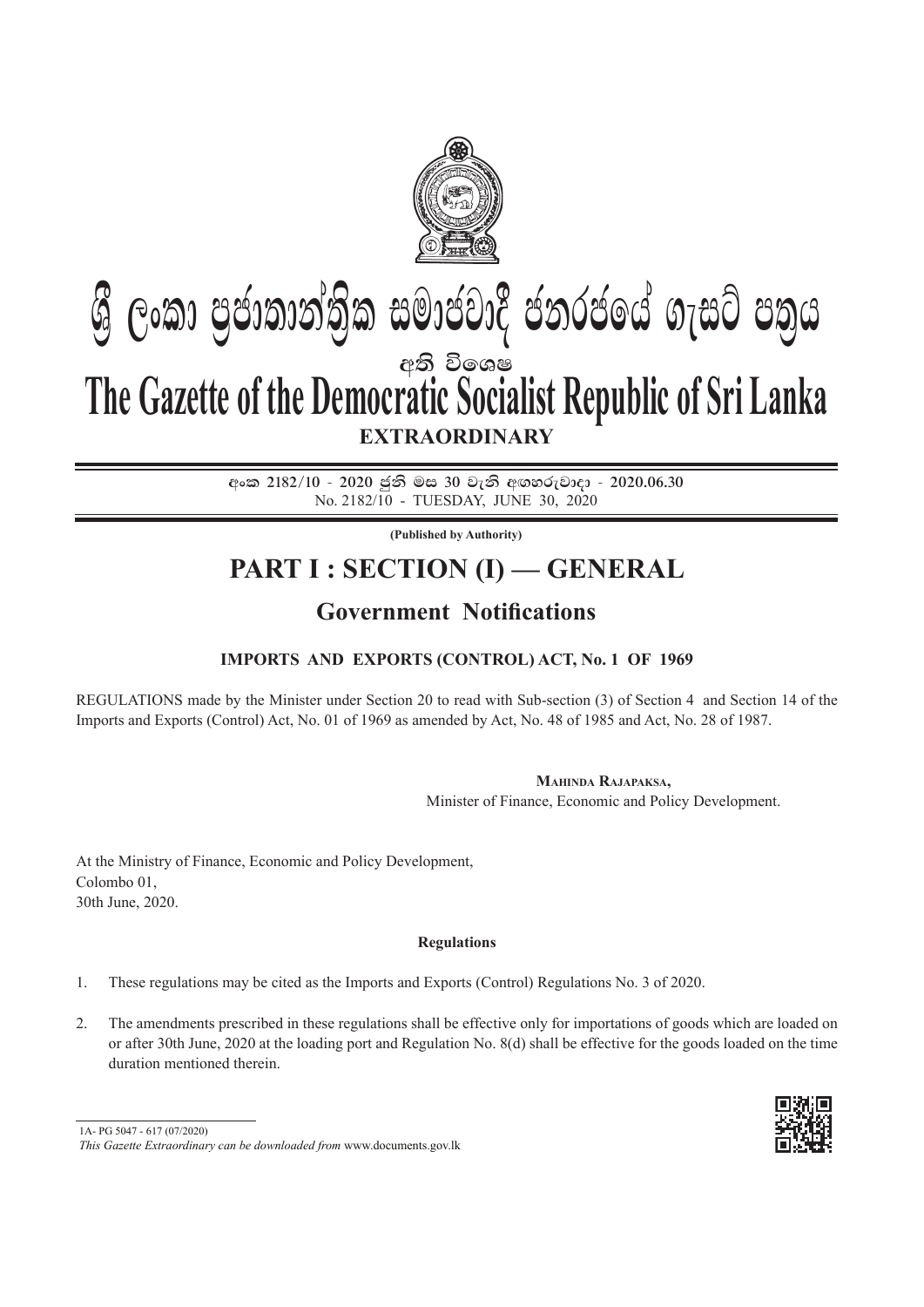- $I$  කොටස : (I) ඡෙදය ශීූ ලංකා පුජාතාන්තිුක සමාජවාදී ජනරජයේ අති විශෙෂ ගැසට් පතුය 2020.06.30 Part I : Sec. (I) - GAZETTE EXTRAORDINARY OF THE DEMOCRATIC SOCIALIST REPUBLIC OF SRI LANKA - 30.06.2020 2A
- 3. Regulations No. 4, 5, 6, 8, 9, 10 and 18 of the *Gazette (Extraordinary)* No. 2176/19 dated May 22, 2020, are hereby deleted and following regulations are included instead.
	- 4. (a) An importer, registered under Temporary Import & Export Processing Scheme (TIEP) or recommended by the Director General of Board of Investment of Sri Lanka or Director General of Export Development Board and who imports any goods including items stipulated in Schedule 1 & II for the purpose of processing for direct export or for the supply to another exporter, shall declare a total value of goods exported in a quarter and the foreign remittance received in respect of such exports as certified by the local bank as follows:
		- i. Remittance receivables as at the beginning of the quarter,
		- ii. Value of exports effected within the quarter,
		- iii. Remittance received within the quarter,
		- iv. Remittance receivables as at the end of the quarter.

 The above data shall be submitted every quarter to the Director General of Customs and Director General of Board of Investment of Sri Lanka or Director General of Export Development Board with a certificate from the concerned bank confirming the receipt of such money.

(b) Further an importer, who imports goods for process and supplies (indirect exporter) such goods to another exporter, shall submit purchase order to the banks and Director General of Customs in addition to the above data to release documents for clearing purpose and release goods from the Sri Lanka Customs respectively.

In such instances, banks shall consider,

- i. The Purchase Order issued by the exporter to the indirect exporter when effecting an Advance Payment or establishing a Letter of Credit or effecting a payment under Letter of Credit without credit facilities (LC at sight) or effecting a payment under Document against Payment (DP),
- ii. The Goods Received Notice (GRN) issued by the exporter to the indirect exporter when effecting payments under the payment method of Documents against Acceptance (DA) or an Open Account (OA) or effecting a payment under the Letter of Credit with credit facilities (Usance LC).

 In the case of 4(b)(i) above, the importer, who imports goods for process and supplies such goods (indirect exporter) to another exporter, shall submit Goods Received Note (GRN) within 14 days from the date of Customs clearance of goods to the Sri Lanka Customs. If such importer (indirect exporter) fails to submit such GRN within the stipulated time period, the Sri Lanka Customs shall notify the same to the Controller General of Imports and Exports and such importer (indirect exporter) shall be disqualified to import goods for process and supplies goods to any exporter thereafter.

- (c) For the purpose of this regulation,
	- i. The importer must submit its first foreign exchange receivable statement as at the beginning of July 2020 followed by the first quarterly statement in the end of September 2020 and continue thereafter on a quarterly basis and,
	- ii. The importation for re-export purpose shall be subject to a minimum of 20% Local value addition,
	- iii. The importer referred to in Regulation 4, 5 and 6, shall under all circumstances shall bring foreign exchange earnings to a bank in Sri Lanka not more than 120 days reckoned from the date of the export of processed goods using the imported goods referred to in Regulations 5 and 6.
- 5. An importer referred to in Regulation 4 may import any good including items in Schedule I & II for the purpose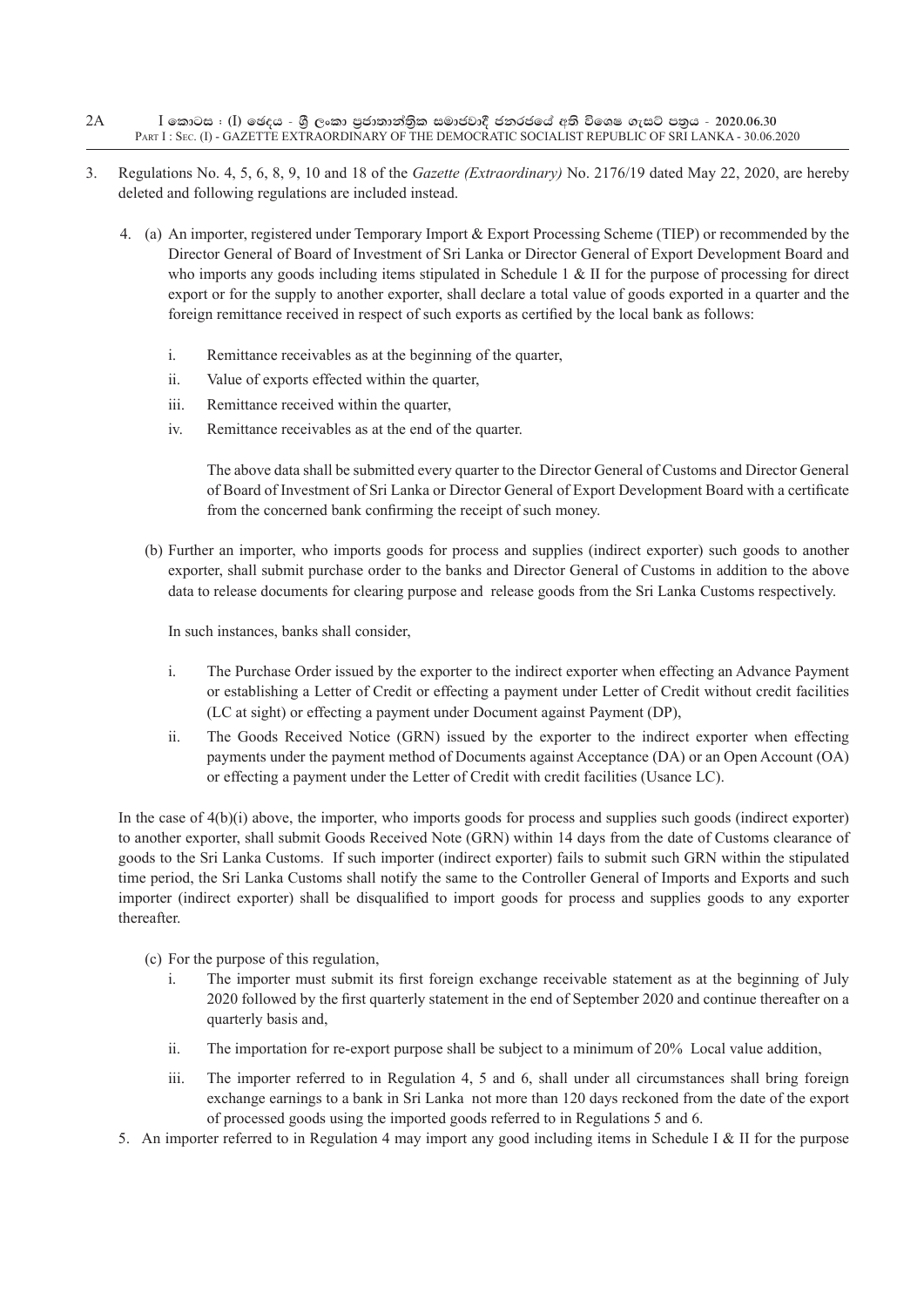of processing for export under the payment terms 3(1)(a), 3(1)(b) and 3(1)(c) referred to in *Gazette Extraordinary*  No. 1739/3 dated 2 January 2012.

- 6. a) Importation of any goods by an importer for export are not subject to the restrictions set out in the above Regulations No. 4 except 4(c)(iii) for the following instances. In addition, the importer shall declare the source of earning of foreign currency to the local bank when executing this regulation:
	- i. Importation on No Foreign Exchange Basis (NFE);
	- ii. The importation made by using funds of foreign buyer, without obtaining funds from local banks;
	- iii. The importation for export done through the deposits made out from the earnings of their exports of the foreign currency bank accounts (FCBU and BFCA) subject to not - exceeding the positive balance.
	- b) When importation is made as per the above Regulation 6(a)(i) and 6(a)(ii), goods can be cleared from Sri Lanka Customs after submission of declaration which confirms importation is made as per the said regulations and approval of other institutions is not required.
- 8. a) The importation of the item(s) stipulated in Schedule I, which are loaded to a ship/air craft from 22 May 2020, from the country where the goods are shipped targeting the local market under the payment terms 3 (1) a, 3 (1) b, and 3 (1) c, of the Regulations of the *Gazette Extraordinary* No. 1739/3 dated 2 January 2012, shall be temporarily suspended until further notice.
	- b) However, when in the instances manufacturing items, at least 35% or above of local value addition, and where the raw material is not available locally, the items listed in Schedule I, are allowed to be imported only on a minimum 30 day credit facility. The Sri Lanka Customs shall submit a monthly report to the Cabinet of Ministers through the Ministry of Finance, calculating the value addition of the import substitution industries after consulting the relevant Ministries and State Institutions.
	- c) The agricultural items stipulated under the HS codes of HS headings, 07.02, 07.03, 07.05, 07.06, 07.07, 07.08, 07.09, 07.13, 07.14, 08.01, 08.03, 08.04, 08.07, 08.10, 08.11, 10.06, 10.07, 10.08, 11.02, 11.03, 11.06, 12.02, 12.07, 12.08 in the Schedule I, for which the advance payment of 80% or more has been made on or before 21 May 2020 and imported targeting the local market, can be cleared from Sri Lanka Customs.
	- d) Items stipulated in Schedule I of the *Gazette Extraordinary* No. 2171/5 dated 16 April 2020, for which an advance payment of 20% or more is made on or before 17 April 2020 and shipped on or before 21 May 2020 and imported targeting the local market, shall be cleared from Sri Lanka Customs only on minimum 90 day credit facility provided by the foreign supplier.
- 9. a) Importation of item(s) stipulated in Schedule II, which are loaded to a ship/air craft on a date from 22 May 2020, from the country where the goods are shipped targeting the local market, other than vehicle parts, IT equipment, communication equipment, cement, sugar and palm oil, can be imported only on a minimum 90-day credit facility provided by the foreign supplier from the loading date of goods or on the availability of foreign currency deposits in local banks for its import, until further notice.
	- (b) vehicle parts (All the items under the HS headings 87.08, 87.14), IT equipment (All the items under the HS headings 85.19, 85.21, 85.22, 85.23, 85.40), Communication equipment (All the items under the HS headings 85.17, 85.18, 85.25 85.26, 85.27, 85.29), Cement (All the items under the HS headings 25.23), Sugar (All the items under the HS headings 17.01), and Palm oil (All the items under the HS headings 15.11) stipulated in Schedule II, can be imported only on a minimum 180 day credit facility provided by the foreign supplier from the loading date of goods or on the availability of foreign currency deposits in local banks for its import.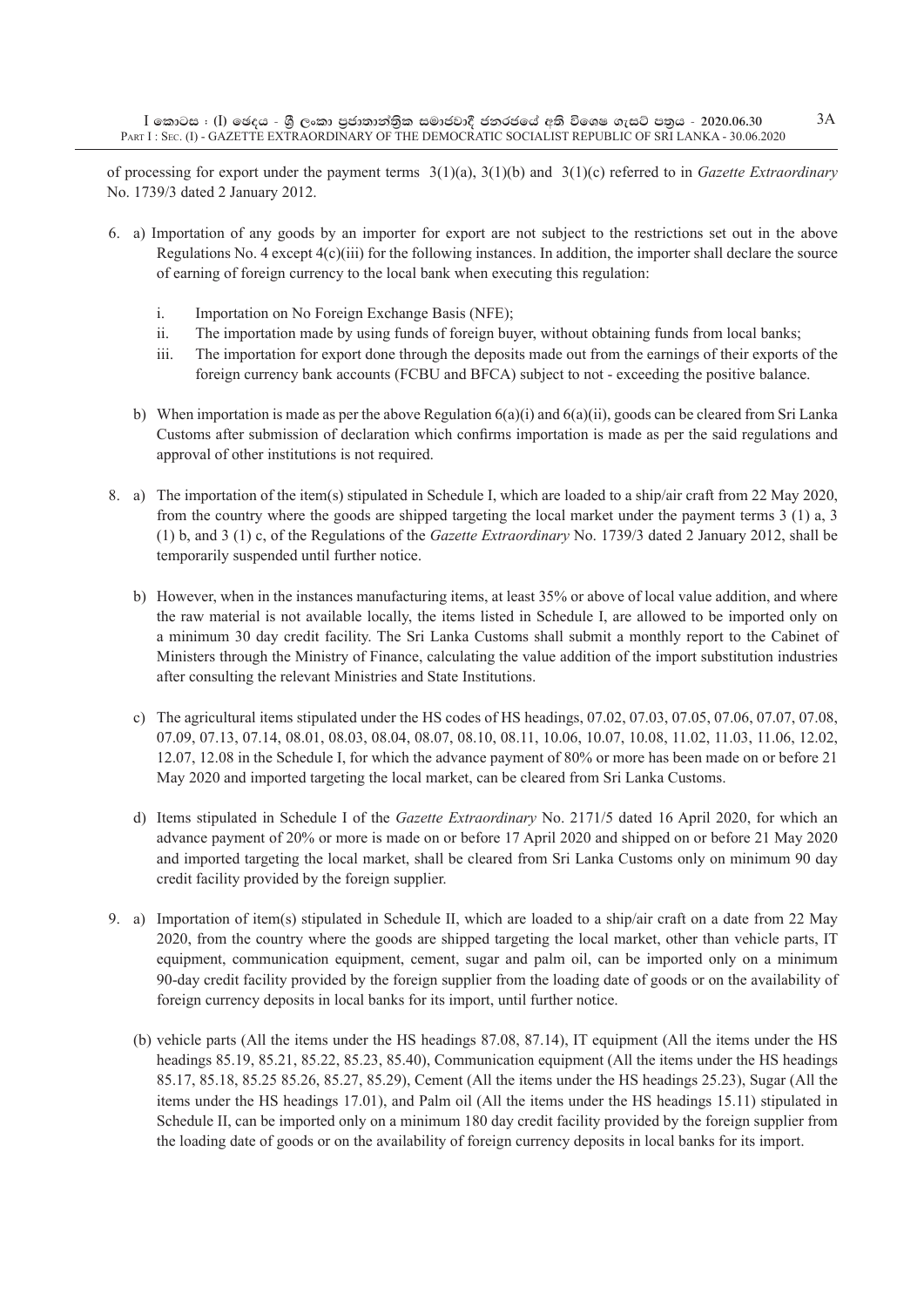- $I$  කොටස : (I) ඡෙදය ශීූ ලංකා පුජාතාන්තිුක සමාජවාදී ජනරජයේ අති විශෙෂ ගැසට් පතුය 2020.06.30 Part I : Sec. (I) - GAZETTE EXTRAORDINARY OF THE DEMOCRATIC SOCIALIST REPUBLIC OF SRI LANKA - 30.06.2020 4A
	- c) If an advance payment of 80% or more has been made on or before 21 May 2020 for the items specified in Schedule II and such items are imported targeting the local market, the above specified restrictions of 9(a) and 9(b) will not in force.
	- d) Notwithstanding the above regulations 9(a) and 9(b), when in the instances manufacturing items, at least 35% or above of local value addition, and where the raw material is not available locally, the items listed in Schedule II, can be imported only on a minimum 30 day credit facility. The Sri Lanka Customs shall submit a monthly report to the Cabinet of Ministers through the Ministry of Finance, calculating the value addition of the import substitution industries after consulting the relevant Ministries and State Institutions.
	- 10. a) The item(s) that are required for flagship projects approved under Section 17 of the Board of Investment Act No. 4 of 1978 and listed in Schedule I, which are not mentioned in the Negative list issued by the Ministry of Finance, can be imported under the direct foreign investments of investors. Furthermore, the loans of local banks shall not be used for importation.
		- b) Notwithstanding the regulation 8 mentioned in the above, importation of goods targeting the local market, which are listed in Schedule I and not mentioned in the Negative List issued by the Ministry of Finance, can be made only on a minimum 90-day credit facility provided by the foreign supplier for the projects approved under Section 17 of the Board of Investment of Sri Lanka Act, No. 4 of 1978 where the direct foreign investments of investors are not involved.
		- c) However, for the projects approved under Section 17 of the Board of Investment of Sri Lanka (BOI) Act No. 4 of 1978, expected to commence commercial operations before 31 October 2020 and for which credit facilities cannot be obtained from suppliers, the item(s) listed in Schedule I can be imported subject to the approval of the Board of Directors of Board of Investment of Sri Lanka in terms of the agreement entered with Board of Investment of Sri Lanka by the party who executes the project.
	- 18. In these Regulations ;
		- i. '**The temporary suspension of imports**' shall mean that the importation of goods which does not comply with the relevant regulations stated above is prohibited.
		- ii. '**Exportation**' shall mean the carrying and taking out of Sri Lanka, or causing to be carried or taken out of Sri Lanka, when used in relation to any goods whether by sea or by air of such goods as mentioned in the section 22 of the Imports and Exports (Control) Act, 01 of 1969.
		- iii. '**Importation/Import**' shall mean the importing and bringing into Sri Lanka, or causing to be imported or brought into Sri Lanka, when used in relation to any goods whether by sea or by air of such goods as mentioned in the section 22 of the Imports and Exports (Control) Act, 01 of 1969.
		- iv. '**Importer (Indirect Exporter)**' shall mean a person who abides recommendation of Board of Investment of Sri Lanka or Export Development Board or registered under Temporary Import & Export Processing Scheme (TIEP) to import goods for the purpose of process and supply such goods to another exporter.
		- v. '**Local Value Addition**' shall mean the enhancement of value of the unit price of the imported goods made at the factory and it is calculated by using the following equation.

(Ex-factory price (wholesale price)) – (CIF Value of imported materials)

Local value addition =  $\frac{1}{x}$  x100%  $\frac{1}{x}$  x100%  $\frac{1}{x}$  x100%

Ex-factory (wholesale price) Price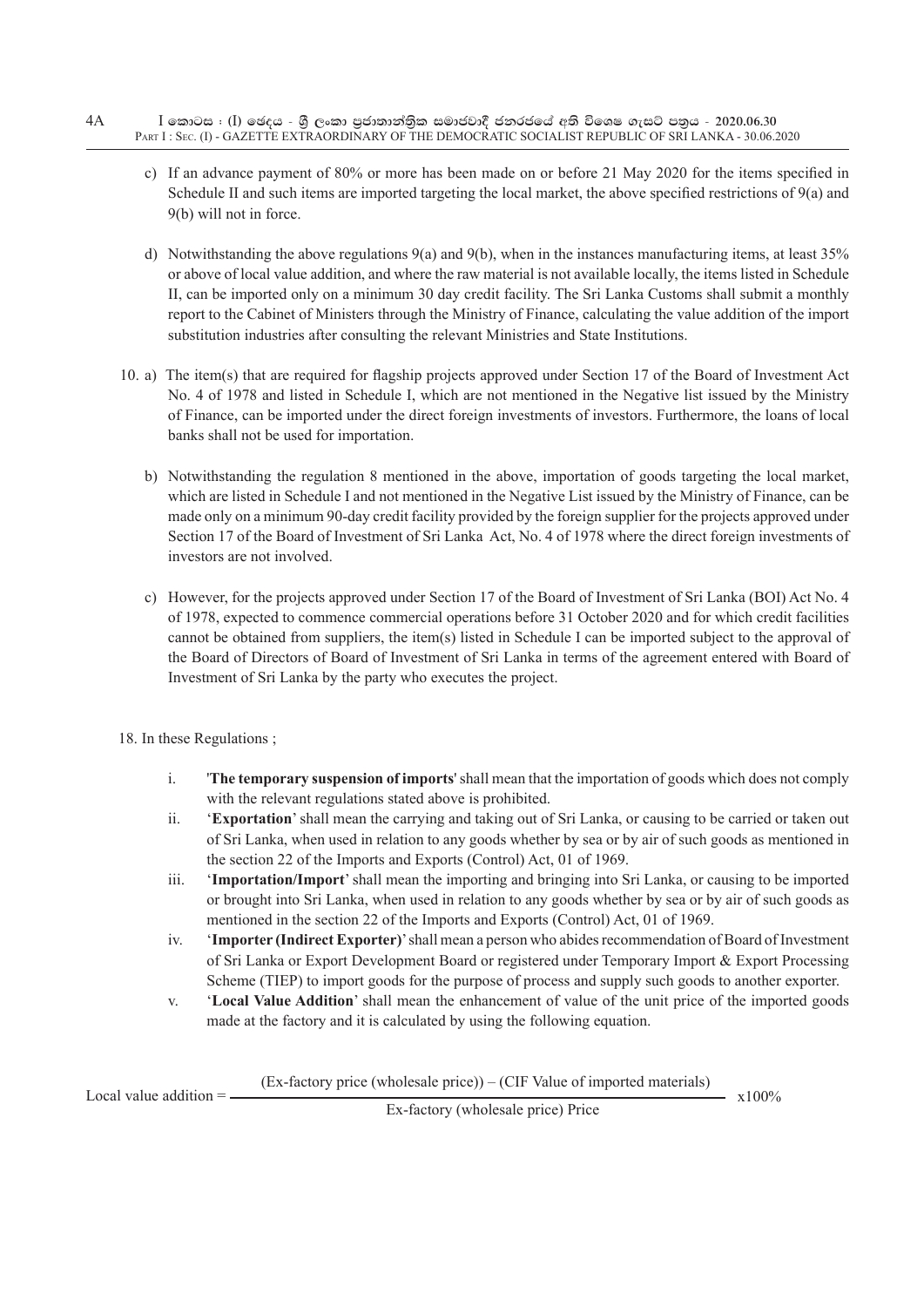- vi. '**No Foreign Exchange Basis**' shall mean importation of goods without payment in foreign exchange out of Sri Lanka.
- vii. '**Flagship projects**'- shall means a project which would contribute to the economy by following ways of;
	- a. having minimum envisage or realized investment of USD 100 Million or
	- b. generating and maintaining 500 or more employment opportunities or
	- c. generating foreign exchange earnings of minimum USD 50 Million per annum or
	- d. project of national interest, with the approval of the cabinet to carter to the specific needs of healthcare sector or any sector identified by the cabinet or
	- e. projects identified under the Strategic Development Projects Act, No 14 of 2008 and in terms of regulations published there under.
- viii. '**Section 17 projects**' shall mean an enterprise approved under section 17 of the Board of Investment (BOI) Act, No. 4 of 1978, which entered into an agreement with BOI having fulfilled the investment threshold or any other specified requirement.
- ix. '**Local Market**' shall mean selling goods in Sri Lanka for local consumption or consuming in person.
- 4. The clause '**for a 90-day period will effect from May 22, 2020**' of the Regulation No 21 of the Gazette (Extraordinary) No 2176/19 dated May 22, 2020, shall be replaced with clause '**from May 22, 2020 until further notice**'.
- 5. The following items and its corresponding entries mentioned in Schedule I and published in the Gazette Extraordinary No. 2176/19 dated 22 May 2020, are hereby deleted.

|     | Column I<br>H.S<br>Heading | Column II<br>HS code |     | Column III<br>Description                                                                                                                                            | $Column\ IV$<br>Temporarily<br>Suspension<br>(TS) |
|-----|----------------------------|----------------------|-----|----------------------------------------------------------------------------------------------------------------------------------------------------------------------|---------------------------------------------------|
| 149 | 84.18                      |                      |     | Refrigerators, freezers and other refrigerating or<br>freezing equipment, electric or other; heat pumps<br>other than air conditioning machines of heading<br>84.15. |                                                   |
|     |                            | 8418.50.00           |     | Other furniture (chests, cabinets, display counters,<br>show-cases and the like) for storage and display,<br>incorporating refrigerating or freezing equipment       |                                                   |
|     |                            | 8418.50.90           | --- | Other                                                                                                                                                                | <b>TS</b>                                         |
|     |                            |                      |     | Other refrigerating or freezing equipment; heat pumps :                                                                                                              |                                                   |
|     |                            | 8418.69.00           | $-$ | Other:                                                                                                                                                               |                                                   |
|     |                            | 8418.69.20           |     | Other, cabinet and chest type refrigerators exceeding<br>566 l and below 850 l                                                                                       | <b>TS</b>                                         |
|     |                            | 8418.69.40           | --- | Other, blast-freezers for preserving poultry meat                                                                                                                    | <b>TS</b>                                         |
|     |                            | 8418.69.60           | --- | Other, milk chilling tanks                                                                                                                                           | TS.                                               |
|     |                            | 8418.69.90           | --- | Other                                                                                                                                                                | TS.                                               |
|     |                            |                      |     | Parts:                                                                                                                                                               |                                                   |
|     |                            | 8418.91.00           |     | Furniture designed to receive refrigerating or freezing<br>equipment:                                                                                                |                                                   |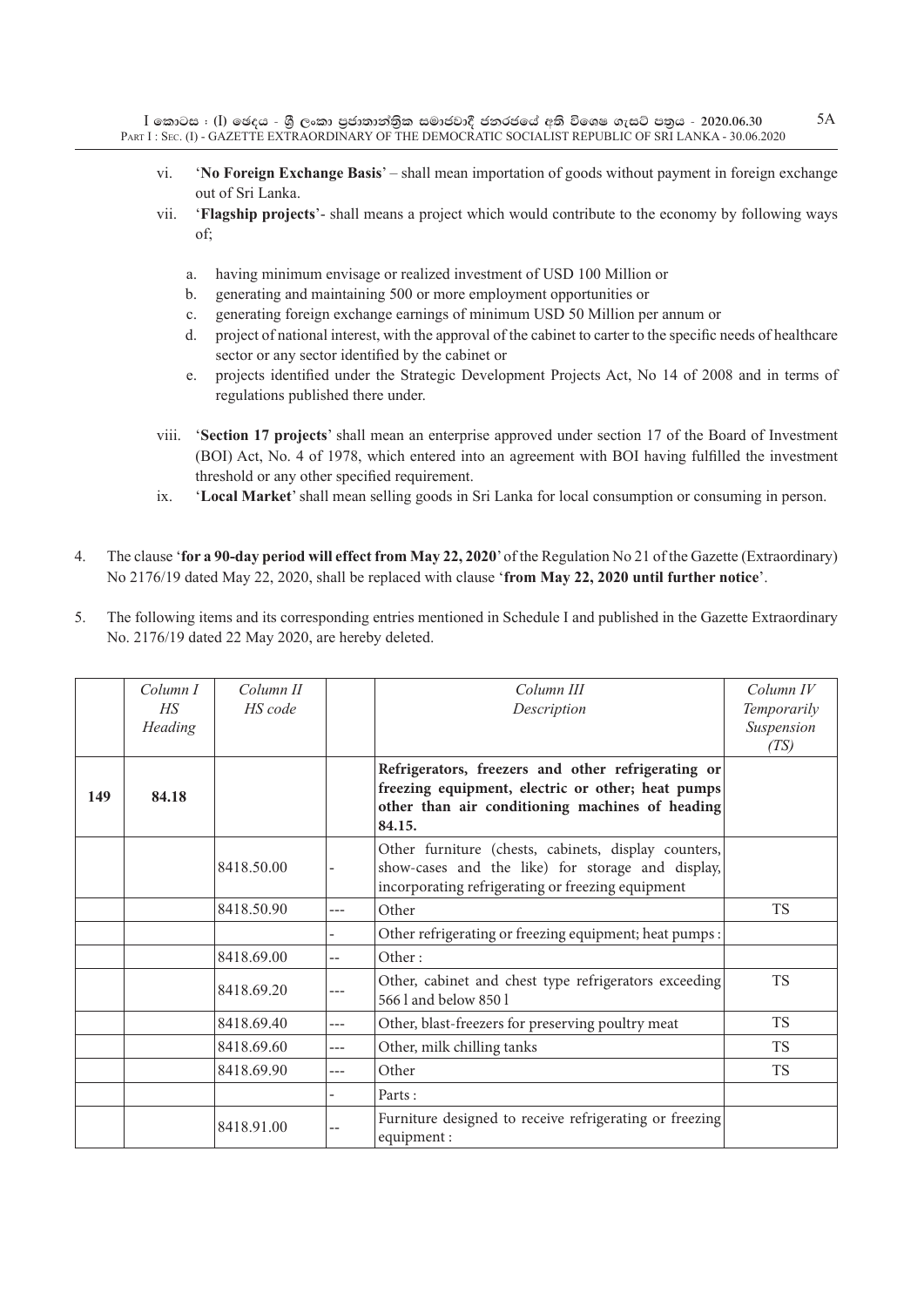|     | Column I<br>$H\!S$<br>Heading | Column II<br>HS code |                          | Column III<br>Description                                                                           | Column IV<br>Temporarily<br>Suspension<br>(TS) |
|-----|-------------------------------|----------------------|--------------------------|-----------------------------------------------------------------------------------------------------|------------------------------------------------|
|     |                               | 8418.91.10           | $---$                    | Cabinets for refrigerators                                                                          | <b>TS</b>                                      |
|     |                               | 8418.91.20           | ---                      | Other cabinets                                                                                      | <b>TS</b>                                      |
|     |                               | 8418.91.90           | ---                      | Other                                                                                               | <b>TS</b>                                      |
|     |                               | 8418.99.00           | --                       | Other                                                                                               | <b>TS</b>                                      |
| 150 | 84.50                         |                      |                          | Household or laundry-type washing machines,<br>including machines which both wash and dry.          |                                                |
|     |                               |                      | ---                      | Other:                                                                                              |                                                |
|     |                               | 8450.20.00           |                          | Machines, each of a dry linen capacity exceeding 10 kg                                              | <b>TS</b>                                      |
|     |                               |                      |                          |                                                                                                     |                                                |
| 155 | 87.04                         |                      |                          | Motor vehicles for the transport of goods.                                                          |                                                |
|     |                               |                      |                          | Special purpose tankers/bowsers and trucks:                                                         |                                                |
|     |                               | 8704.21.11           | ----                     | Tankers / bowsers with stainless steel tanks for transport<br>of milk, not more than five years old | <b>TS</b>                                      |
|     |                               | 8704.22.00           | --                       | g.v.w. exceeding 5 tonnes but not exceeding 20 tonnes :                                             |                                                |
|     |                               |                      | ---                      | Tankers and bowsers with stainless steel tanks for<br>transport of milk and refrigerated trucks :   |                                                |
|     |                               | 8704.22.41           | ----                     | Not more than five years old                                                                        | <b>TS</b>                                      |
|     |                               | 8704.22.42           | ----                     | More than five years old but less than ten years old                                                | <b>TS</b>                                      |
|     |                               | 8704.23.00           | --                       | g.v.w. exceeding 20 tonnes :                                                                        |                                                |
|     |                               |                      | ---                      | Tankers and bowsers with stainless steel tanks for<br>transport of milk and refrigerated trucks :   |                                                |
|     |                               | 8704.23.51           | ----                     | Not more than five years old                                                                        | <b>TS</b>                                      |
|     |                               | 8704.23.52           | ----                     | More than five years old but less than ten years old                                                | <b>TS</b>                                      |
|     |                               | 8704.31.00           | --                       | g.v.w. not exceeding 5 tonnes :                                                                     |                                                |
|     |                               |                      | ---                      | Special purpose tankers/bowsers and trucks:                                                         |                                                |
|     |                               | 8704.31.11           | ----                     | Tankers / bowsers with stainless steel tanks for transport<br>of milk, not more than five years old | <b>TS</b>                                      |
|     |                               | 8704.32.00           | $\overline{\phantom{a}}$ | g.v.w. exceeding 5 tonnes :                                                                         |                                                |
|     |                               |                      | $--$                     | Tankers and bowsers with stainless steel tanks for<br>transport of milk and refrigerated trucks :   |                                                |
|     |                               | 8704.32.41           | ----                     | Not more than five years old                                                                        | <b>TS</b>                                      |
|     |                               | 8704.32.42           | ----                     | More than five years old but not more than ten years old                                            | <b>TS</b>                                      |

6. The HS code 1903.00.00 and its corresponding entries mentioned in Schedule I and published in the Gazette Extraordinary No. 2176/19 dated 22 May 2020 are deleted from that Schedule and following items are included in to the Schedule I of the Gazette.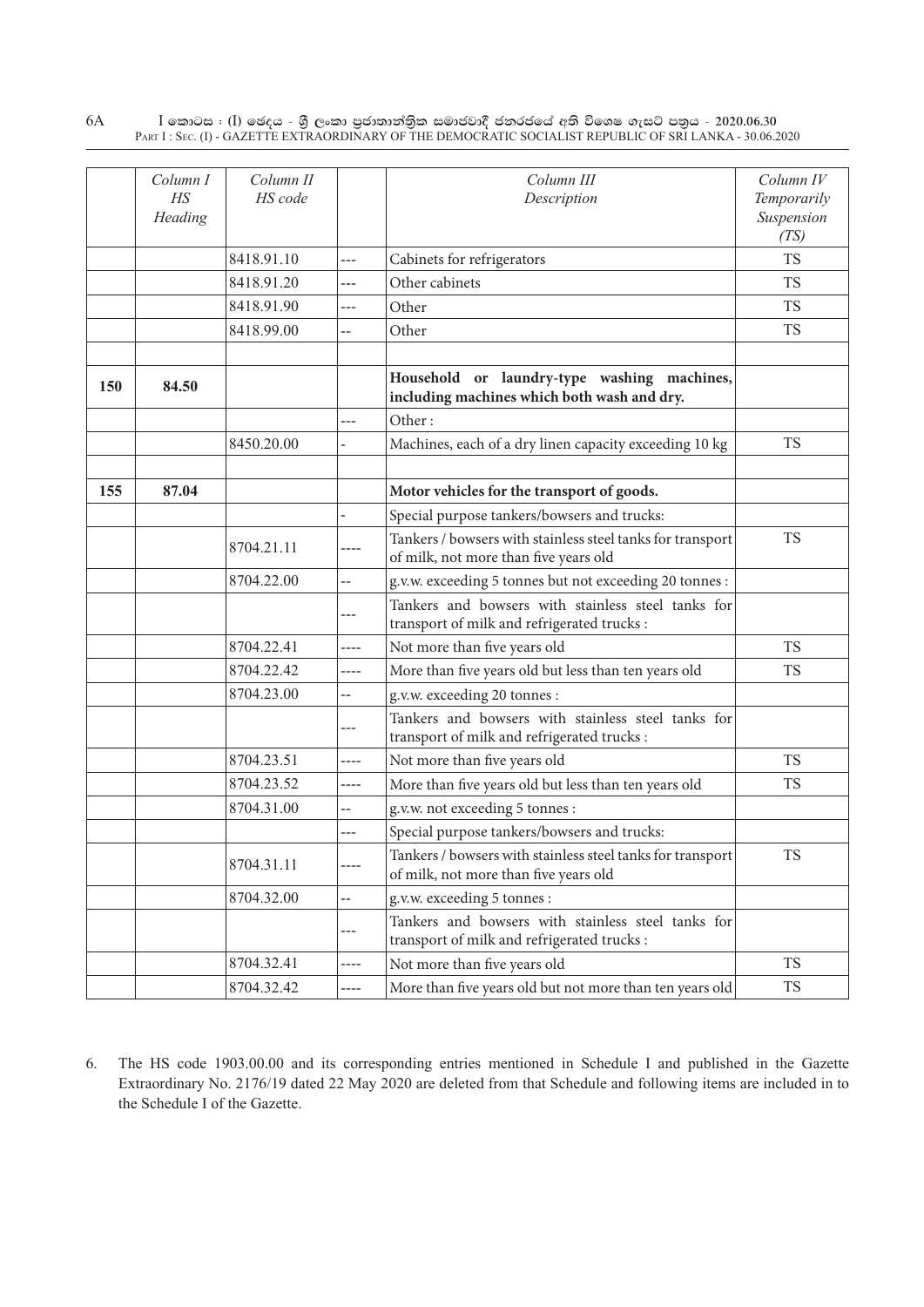|     | Column I<br>$H\!S$<br>Heading | Column II<br>HS code |       | Column III<br>Description                                                                                                                                                                                                                | Column IV<br>Temporarily<br>Suspension<br>(TS) |
|-----|-------------------------------|----------------------|-------|------------------------------------------------------------------------------------------------------------------------------------------------------------------------------------------------------------------------------------------|------------------------------------------------|
| 171 | 19.03                         | 1903.00.00           |       | Tapioca and substitutes therefor prepared from<br>starch, in the form of flakes, grains, pearls, siftings,<br>or in similar forms. (other than sago)                                                                                     | <b>TS</b>                                      |
| 172 | 21.06                         |                      |       | Food preparations not elsewhere specified or<br>included.                                                                                                                                                                                |                                                |
|     |                               | 2106.90.00           |       | Other:                                                                                                                                                                                                                                   |                                                |
|     |                               | 2106.90.60           |       | Papadam and similar products                                                                                                                                                                                                             | <b>TS</b>                                      |
| 173 | 22.06                         |                      |       | Other fermented beverages (for example, cider,<br>perry, mead, sake); mixtures of fermented beverages<br>and mixtures of fermented beverages and non-<br>alcoholic beverages, not elsewhere specified or<br>included.                    |                                                |
|     |                               | 2206.00.91           | ----  | Palmyrah Toddy                                                                                                                                                                                                                           | <b>TS</b>                                      |
|     |                               | 2206.00.99           | ----  | Other                                                                                                                                                                                                                                    | <b>TS</b>                                      |
|     |                               |                      |       |                                                                                                                                                                                                                                          |                                                |
| 174 | 84.15                         |                      |       | Air conditioning machines, comprising a motor-<br>driven fan and elements for changing the temperature<br>and humidity, including those machines in which<br>the humidity cannot be separately regulated.                                |                                                |
|     |                               | 8415.90.00           |       | Parts:                                                                                                                                                                                                                                   |                                                |
|     |                               | 8415.90.90           | $---$ | Other                                                                                                                                                                                                                                    | <b>TS</b>                                      |
|     |                               |                      |       |                                                                                                                                                                                                                                          |                                                |
| 175 | 85.28                         |                      |       | Monitors and projectors, not incorporating<br>television reception apparatus; reception apparatus<br>for television, whether or not incorporating radio-<br>broadcast receivers or sound or video recording or<br>reproducing apparatus. |                                                |
|     |                               |                      |       | Reception apparatus for television, whether or not<br>incorporating radio-broadcast receivers or sound or<br>video recording or reproducing apparatus:                                                                                   |                                                |
|     |                               | 8528.71.00           | --    | Not designed to incorporate a video display or screen :                                                                                                                                                                                  |                                                |
|     |                               | 8528.71.20           | ---   | Other, colour                                                                                                                                                                                                                            | <b>TS</b>                                      |
|     |                               | 8528.71.90           | ---   | Other                                                                                                                                                                                                                                    | <b>TS</b>                                      |
|     |                               | 8528.72.00           | --    | Other, colour :                                                                                                                                                                                                                          |                                                |

7A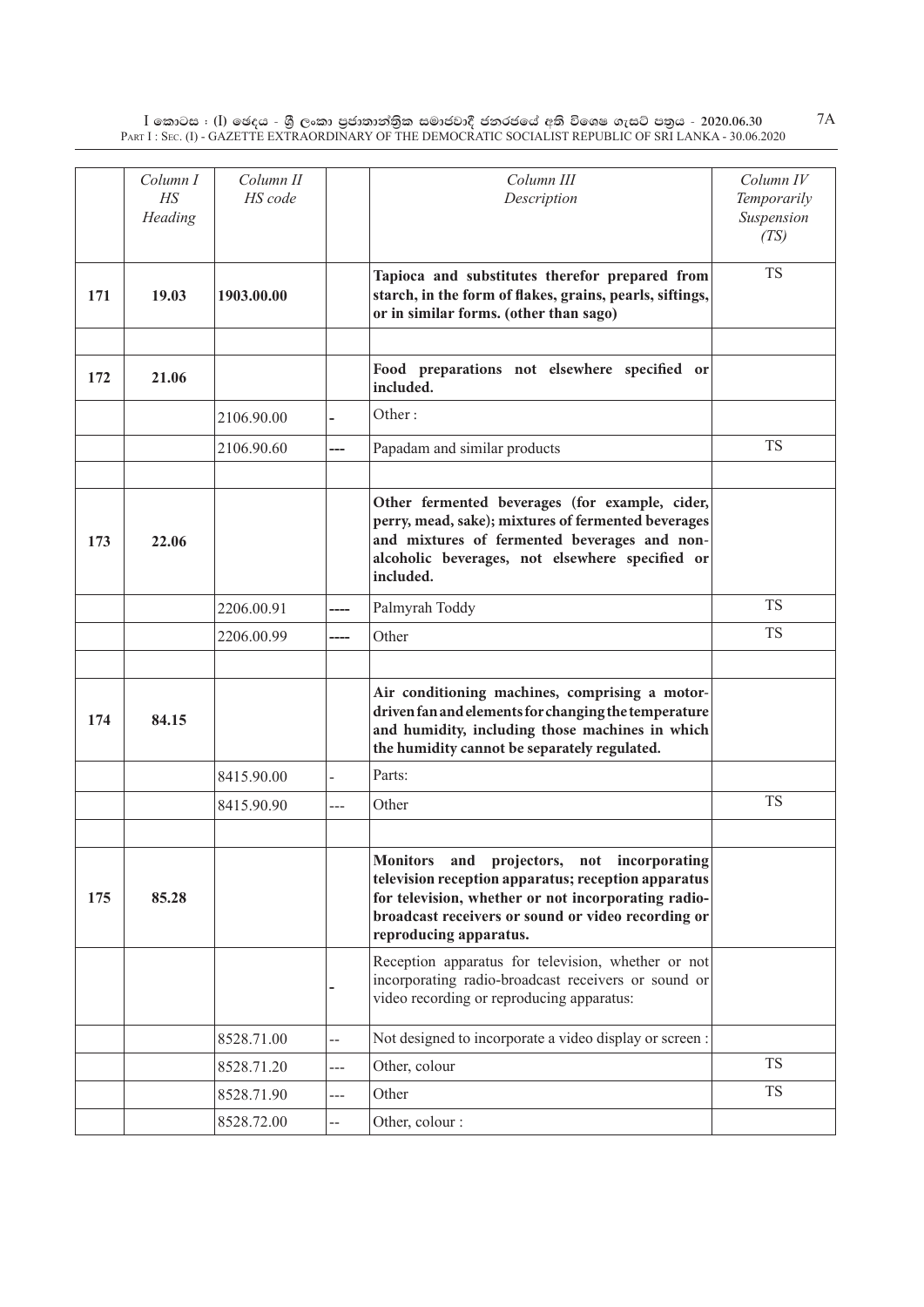| Column I<br>H S<br>Heading | Column II<br>HS code |       | Column III<br>Description                                              | $Column\ IV$<br>Temporarily<br>Suspension<br>(TS) |
|----------------------------|----------------------|-------|------------------------------------------------------------------------|---------------------------------------------------|
|                            | 8528.72.10           | ---   | Unassembled in completely knocked-down form                            | <b>TS</b>                                         |
|                            |                      | ---   | Other, with cathode ray tube :                                         |                                                   |
|                            | 8528.72.31           | ----  | Having a screen of less than 14 inches                                 | <b>TS</b>                                         |
|                            | 8528.72.32           | ----  | Having a screen of 14 inches and not exceeding 15<br>inches:           | <b>TS</b>                                         |
|                            | 8528.72.33           |       | Having a screen of exceeding 15 inches and not<br>exceeding 21 inches  | <b>TS</b>                                         |
|                            | 8528.72.34           | ----  | Having a screen of exceeding 21 inches and not<br>exceeding 25 inches; | <b>TS</b>                                         |
|                            | 8528.72.35           | ----  | Having a screen of exceeding 25 inches and not<br>exceeding 29 inches; | <b>TS</b>                                         |
|                            | 8528.72.36           | ----  | Having a screen of exceeding 29 inches and not<br>exceeding 34 inches; | <b>TS</b>                                         |
|                            | 8528.72.39           | $---$ | Other                                                                  | <b>TS</b>                                         |
|                            |                      | ---   | Other, with LCD:                                                       |                                                   |
|                            | 8528.72.41           | ----  | Having a screen of not exceeding 32 inches                             | <b>TS</b>                                         |
|                            | 8528.72.49           | ----  | Other                                                                  | <b>TS</b>                                         |
|                            |                      | ----  | Other:                                                                 |                                                   |
|                            | 8528.72.91           | ----  | Having a screen of not exceeding 32 inches                             | <b>TS</b>                                         |
|                            | 8528.72.99           | ----  | Other                                                                  | <b>TS</b>                                         |
|                            | 8528.73.00           | --    | Other, monochrome:                                                     |                                                   |
|                            | 8528.73.20           | ---   | Other, completely knocked-down with or without<br>cathode ray tube     | <b>TS</b>                                         |
|                            | 8528.73.90           | $---$ | Other                                                                  | <b>TS</b>                                         |

7. The following items and its corresponding entries mentioned in Schedule II and published in the Gazette Extraordinary No. 2176/19 dated 22 May 2020, are hereby deleted.

|     | Column I<br>HS Heading | Column II<br>HS code | Column III<br>Description                                                                                                                                                                                                                                         | Column IV<br>Credit Basis |
|-----|------------------------|----------------------|-------------------------------------------------------------------------------------------------------------------------------------------------------------------------------------------------------------------------------------------------------------------|---------------------------|
|     |                        |                      |                                                                                                                                                                                                                                                                   |                           |
| 126 | 85.41                  |                      | Diodes, transistors and similar semiconductor devices;<br>photosensitive semiconductor devices, including pho-<br>tovoltaic cells whether or not assembled in modules<br>or made up into panels; light-emitting diodes (LED);<br>mounted piezo-electric crystals. |                           |
|     |                        | 8541.10.00           | Diodes, other than photosensitive or light-emitting diodes                                                                                                                                                                                                        | $\subset$                 |
|     |                        |                      | Transistors, other than photosensitive transistors :                                                                                                                                                                                                              |                           |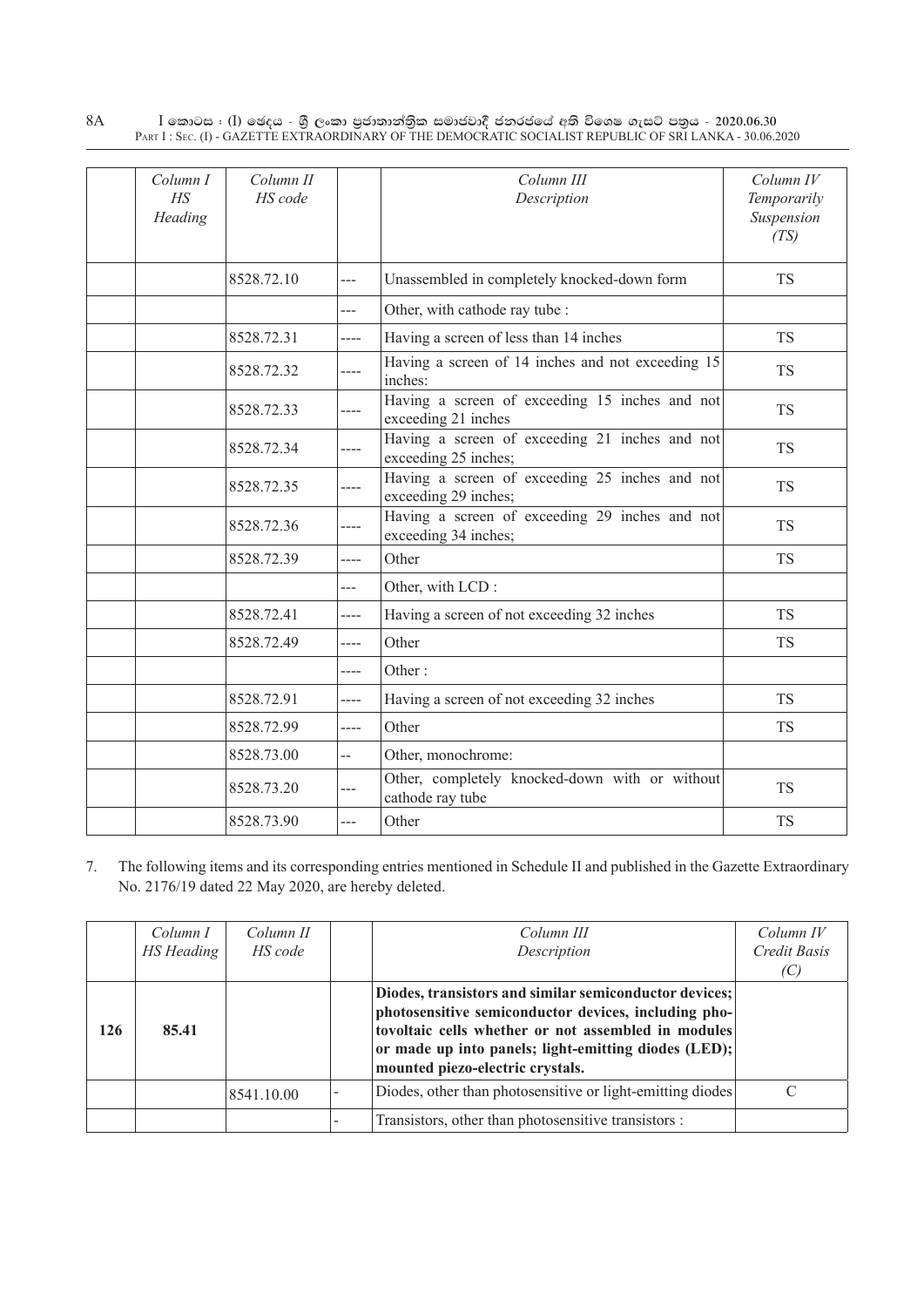9A

|     | Column I<br><b>HS</b> Heading | Column II<br>HS code |                | Column III<br>Description                                                                                                                                                                  | Column IV<br>Credit Basis<br>(C) |
|-----|-------------------------------|----------------------|----------------|--------------------------------------------------------------------------------------------------------------------------------------------------------------------------------------------|----------------------------------|
|     |                               | 8541.21.00           | $\overline{a}$ | With a dissipation rate of less than 1 W                                                                                                                                                   | $\overline{C}$                   |
|     |                               | 8541.29.00           | $-$            | Other                                                                                                                                                                                      | $\mathsf{C}$                     |
|     |                               | 8541.30.00           |                | Thyristors, diacs and triacs, oter than photosensitive de-<br>vices                                                                                                                        | $\mathcal{C}$                    |
|     |                               | 8541.40.00           |                | Photosensitive semiconductor devices, including pho-<br>tovoltaic cells whether or not assembled in modules or<br>made up into panels; light-emitting diodes                               | $\mathcal{C}$                    |
|     |                               | 8541.50.00           |                | Other semiconductor devices                                                                                                                                                                | $\mathcal{C}$                    |
|     |                               | 8541.60.00           |                | Mounted piezo-electric crystals                                                                                                                                                            | C                                |
|     |                               | 8541.90.00           |                | Parts                                                                                                                                                                                      | $\mathcal{C}$                    |
|     |                               |                      |                |                                                                                                                                                                                            |                                  |
| 127 | 85.42                         |                      |                | Electronic integrated circuits.                                                                                                                                                            |                                  |
|     |                               |                      |                | Electronic integrated circuits :                                                                                                                                                           |                                  |
|     |                               | 8542.31.00           | $-$            | Processors and controllers, whether or not combined with<br>memories, converters, logic circuits, amplifiers, clock and<br>timing circuits, or other circuits                              | $\mathcal{C}$                    |
|     |                               | 8542.32.00           | $\overline{a}$ | Memories                                                                                                                                                                                   | $\mathcal{C}$                    |
|     |                               | 8542.33.00           | --             | Amplifiers                                                                                                                                                                                 | $\overline{C}$                   |
|     |                               | 8542.39.00           |                | Other                                                                                                                                                                                      | $\mathcal{C}$                    |
|     |                               | 8542.90.00           |                | Parts                                                                                                                                                                                      | $\overline{C}$                   |
|     |                               |                      |                |                                                                                                                                                                                            |                                  |
| 130 | 85.45                         |                      |                | Carbon electrodes, carbon brushes, lamp carbons,<br>battery carbons and other articles of graphite or other<br>carbon, with or without metal, of a kind used for elec-<br>trical purposes. |                                  |
|     |                               |                      |                | Electrodes:                                                                                                                                                                                |                                  |
|     |                               | 8545.11.00           | $\overline{a}$ | Of a kind used for furnaces                                                                                                                                                                | $\mathcal{C}$                    |
|     |                               | 8545.19.00           | $-$            | Other:                                                                                                                                                                                     |                                  |
|     |                               | 8545.19.10           | $-$            | Arc lamp carbon                                                                                                                                                                            | $\mathcal{C}$                    |
|     |                               | 8545.19.90           | ---            | Other                                                                                                                                                                                      | $\overline{C}$                   |
|     |                               | 8545.20.00           |                | <b>Brushes</b>                                                                                                                                                                             | C                                |
|     |                               | 8545.90.00           |                | Other                                                                                                                                                                                      | $\overline{C}$                   |
|     |                               |                      |                |                                                                                                                                                                                            |                                  |

8. The following items mentioned in Schedule I and published in the *Gazette Extraordinary* No. 2176/19 dated 22 May 2020, shall be deleted from that Schedule and included in to the Schedule II, and also the following items categorized under the HS Heading 85.28 shall be included in to the Schedule II of the *Gazette*.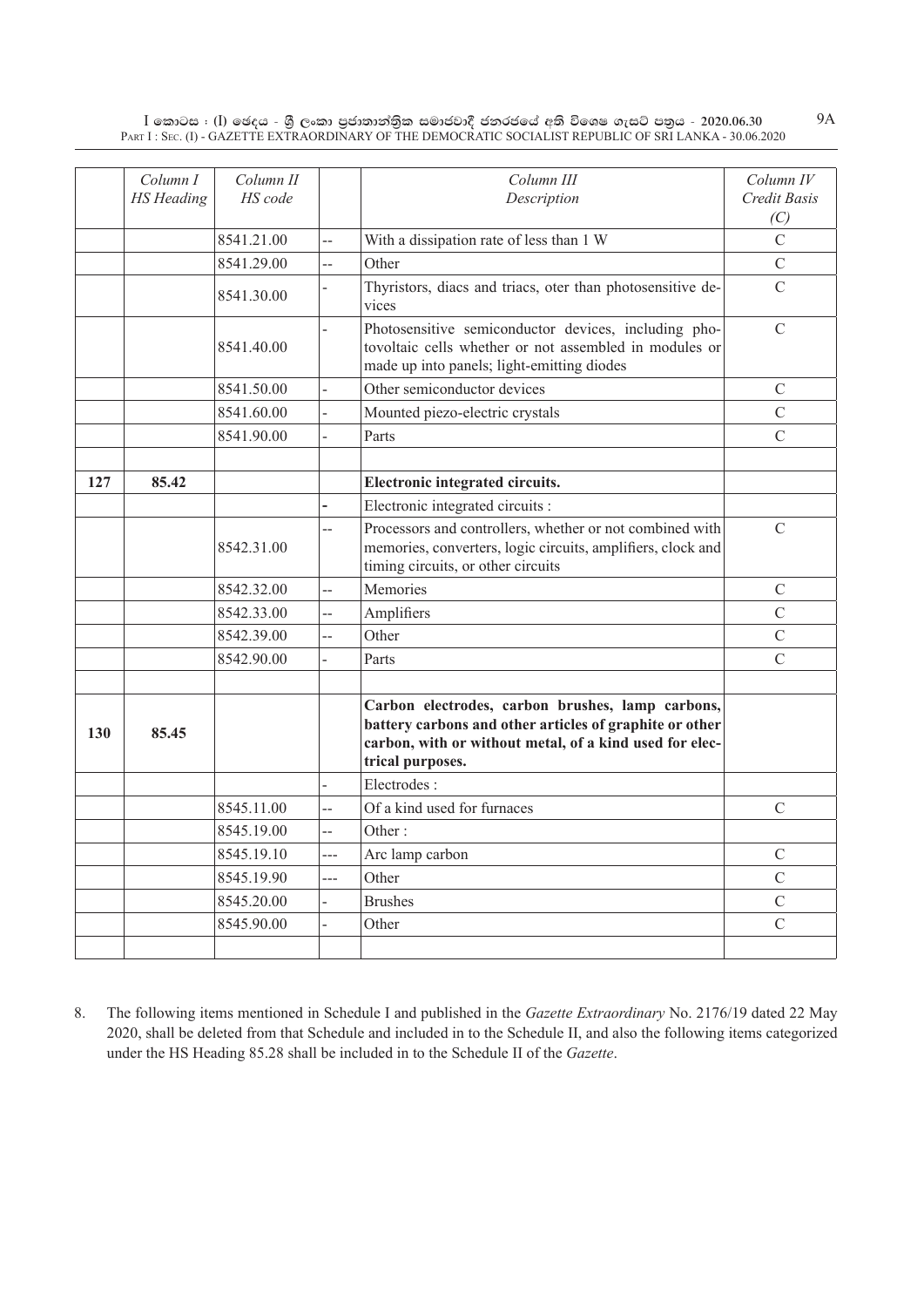|     | Column I          | Column II  |       | Column III                                                                      | Column IV     |
|-----|-------------------|------------|-------|---------------------------------------------------------------------------------|---------------|
|     | <b>HS</b> Heading | HS code    |       | Description                                                                     | Credit Basis  |
|     |                   |            |       |                                                                                 | (C)           |
|     |                   |            |       |                                                                                 |               |
|     |                   |            |       | Coconut (copra), palm kernel or babassu oil and                                 |               |
| 135 | 15.13             |            |       | fractions thereof, whether or not refined, but not                              |               |
|     |                   |            |       | chemically modified                                                             |               |
|     |                   |            |       | Coconut (copra) oil and its fractions :<br>Crude oil:                           |               |
|     |                   | 1513.11.00 | --    | In bulk:                                                                        |               |
|     |                   |            | ---   |                                                                                 |               |
|     |                   | 1513.11.11 | ----  | Virgin coconut oil                                                              | $\mathcal{C}$ |
|     |                   | 1513.11.19 | ----  | Other                                                                           | $\mathcal{C}$ |
|     |                   |            | ---   | Other:                                                                          |               |
|     |                   | 1513.11.21 | ----  | Virgin coconut oil                                                              | $\mathcal{C}$ |
|     |                   | 1513.11.29 | ----  | Other                                                                           | $\mathcal{C}$ |
|     |                   |            |       |                                                                                 |               |
| 136 | 63.05             |            |       | Sacks and bags, of a kind used for the packing of<br>goods                      |               |
|     |                   | 6305.10.00 |       | Of jute or of other textile bast fibres of heading 53.03 :                      |               |
|     |                   | 6305.10.10 | ---   | Jute bags not knitted or crocheted                                              | $\mathcal{C}$ |
|     |                   | 6305.10.90 | ---   | Other                                                                           | $\mathcal{C}$ |
|     |                   |            |       |                                                                                 |               |
| 137 | 84.50             |            |       | Household or laundry-type washing machines, in-                                 |               |
|     |                   |            |       | cluding machines which both wash and dry<br>Other:                              |               |
|     |                   |            | ---   |                                                                                 |               |
|     |                   | 8450.90.00 |       | Parts:                                                                          |               |
|     |                   | 8450.90.10 | ---   | Cabinets with or without other components                                       | $\mathcal{C}$ |
|     |                   | 8450.90.90 |       | Other                                                                           | $\mathcal{C}$ |
|     |                   |            |       |                                                                                 |               |
|     |                   |            |       | Monitors and projectors, not incorporating tele-                                |               |
|     |                   |            |       | vision reception apparatus; reception apparatus                                 |               |
| 138 | 85.28             |            |       | for television, whether or not incorporating ra-                                |               |
|     |                   |            |       | dio-broadcast receivers or sound or video recording<br>or reproducing apparatus |               |
|     |                   |            |       | Cathode-ray tube monitors :                                                     |               |
|     |                   |            | --    | Capable of directly connecting to and designed for use                          |               |
|     |                   | 8528.42.00 |       | with an automatic data processing machine of heading<br>84.71                   | $\mathbf C$   |
|     |                   | 8528.49.00 | $-$   | Other:                                                                          |               |
|     |                   | 8528.49.90 | $---$ | Other                                                                           | $\mathcal{C}$ |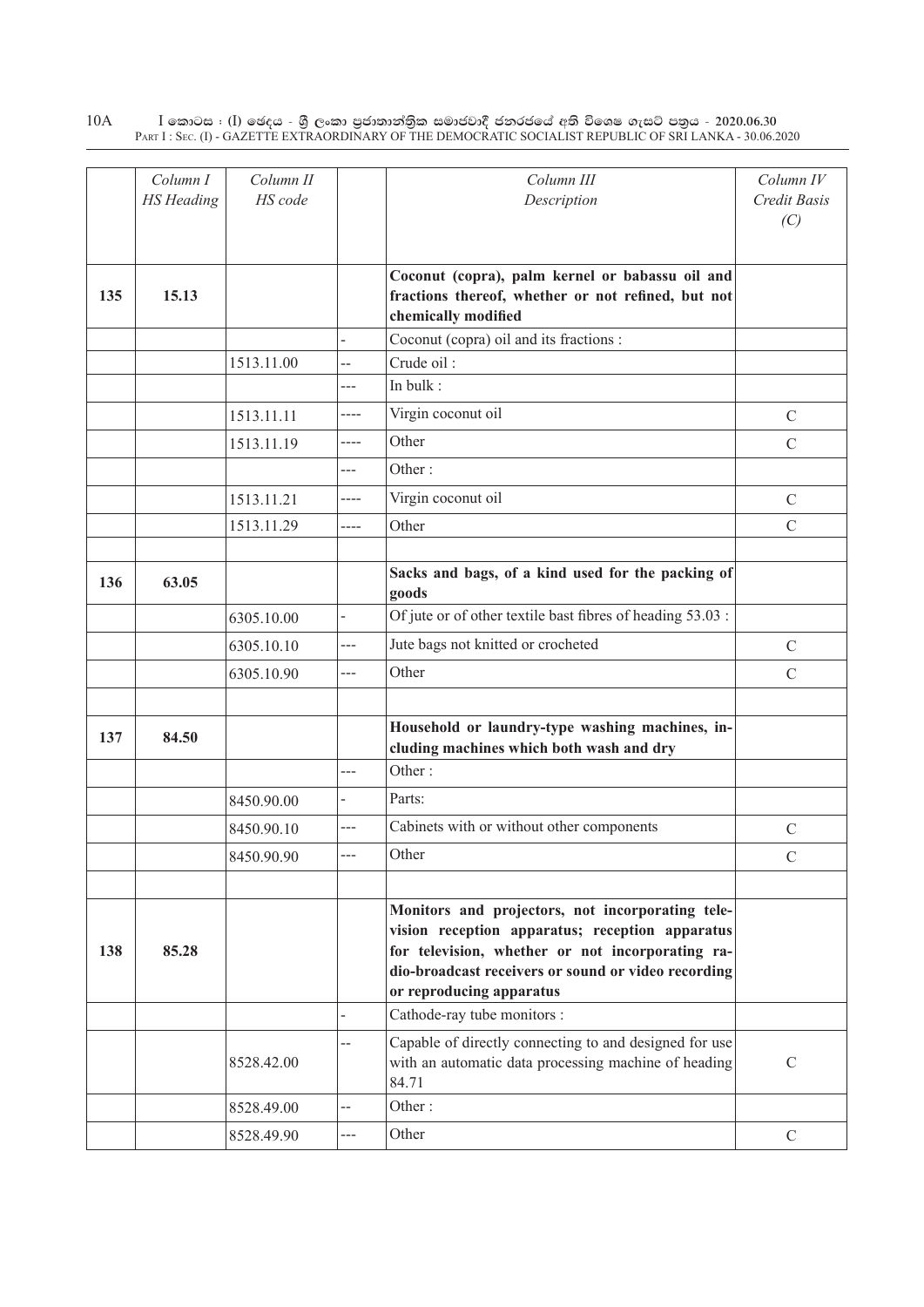|     | Column I<br><b>HS</b> Heading | Column II<br>HS code |                | Column III<br>Description                                                                                                             | Column IV<br>Credit Basis<br>(C) |
|-----|-------------------------------|----------------------|----------------|---------------------------------------------------------------------------------------------------------------------------------------|----------------------------------|
|     |                               |                      |                | Other monitors :                                                                                                                      |                                  |
|     |                               | 8528.52.00           |                | Capable of directly connecting to designed for use with<br>an automatic data processing machine of heading 84.71                      | $\mathcal{C}$                    |
|     |                               | 8528.59.00           | $-$            | Other:                                                                                                                                |                                  |
|     |                               | 8528.59.90           | ---            | Other                                                                                                                                 | $\mathbf C$                      |
| 139 | 87.08                         |                      |                | Parts and accessories of the motor vehicles of head-<br>ings 87.01 to 87.05.                                                          |                                  |
|     |                               | 8708.10.00           |                | Bumpers and parts thereof                                                                                                             | $\mathcal{C}$                    |
|     |                               |                      |                | Other parts and accessories of bodies (including cabs):                                                                               |                                  |
|     |                               | 8708.21.00           | --             | Safety seat belts                                                                                                                     | $\mathcal{C}$                    |
|     |                               | 8708.29.00           | $-$            | Other:                                                                                                                                |                                  |
|     |                               | 8708.29.90           | ---            | Other                                                                                                                                 | $\mathcal{C}$                    |
|     |                               | 8708.30.00           |                | Brakes and servo-brakes; parts thereof                                                                                                | $\mathcal{C}$                    |
|     |                               | 8708.40.00           |                | Gear boxes and parts thereof                                                                                                          | $\mathcal{C}$                    |
|     |                               | 8708.50.00           |                | Drive-axles with differential, whether or not provided<br>with other transmission components, and non-driving<br>axles; parts thereof | $\mathcal{C}$                    |
|     |                               | 8708.70.00           | $\overline{a}$ | Road wheels and parts and accessories thereof:                                                                                        |                                  |
|     |                               | 8708.70.20           | ---            | Other, rims fitted with tyres                                                                                                         | $\mathcal{C}$                    |
|     |                               | 8708.70.90           | ---            | Other                                                                                                                                 | $\mathcal{C}$                    |
|     |                               | 8708.80.00           |                | Suspension systems and parts thereof (including<br>shock-absorbers)                                                                   | $\mathbf C$                      |
|     |                               |                      |                | Other parts and accessories :                                                                                                         |                                  |
|     |                               | 8708.91.00           | $\overline{a}$ | Radiators and parts thereof:                                                                                                          |                                  |
|     |                               | 8708.91.10           | $\overline{a}$ | Radiators                                                                                                                             | $\mathcal{C}$                    |
|     |                               | 8708.91.20           | $---$          | Radiator cores                                                                                                                        | $\mathcal{C}$                    |
|     |                               | 8708.91.90           | $---$          | Other                                                                                                                                 | $\mathcal{C}$                    |
|     |                               | 8708.92.00           | $\overline{a}$ | Silencers (mufflers) and exhaust pipes; parts thereof                                                                                 | $\mathcal{C}$                    |
|     |                               | 8708.93.00           | $\overline{a}$ | Clutches and parts thereof                                                                                                            | $\mathcal{C}$                    |
|     |                               | 8708.94.00           | --             | Steering wheels, steering columns and steering boxes;<br>parts thereof                                                                | $\mathcal{C}$                    |
|     |                               | 8708.95.00           | $\overline{a}$ | Safety airbags with inflater system; parts thereof                                                                                    | $\mathcal{C}$                    |
|     |                               | 8708.99.00           | --             | Other:                                                                                                                                |                                  |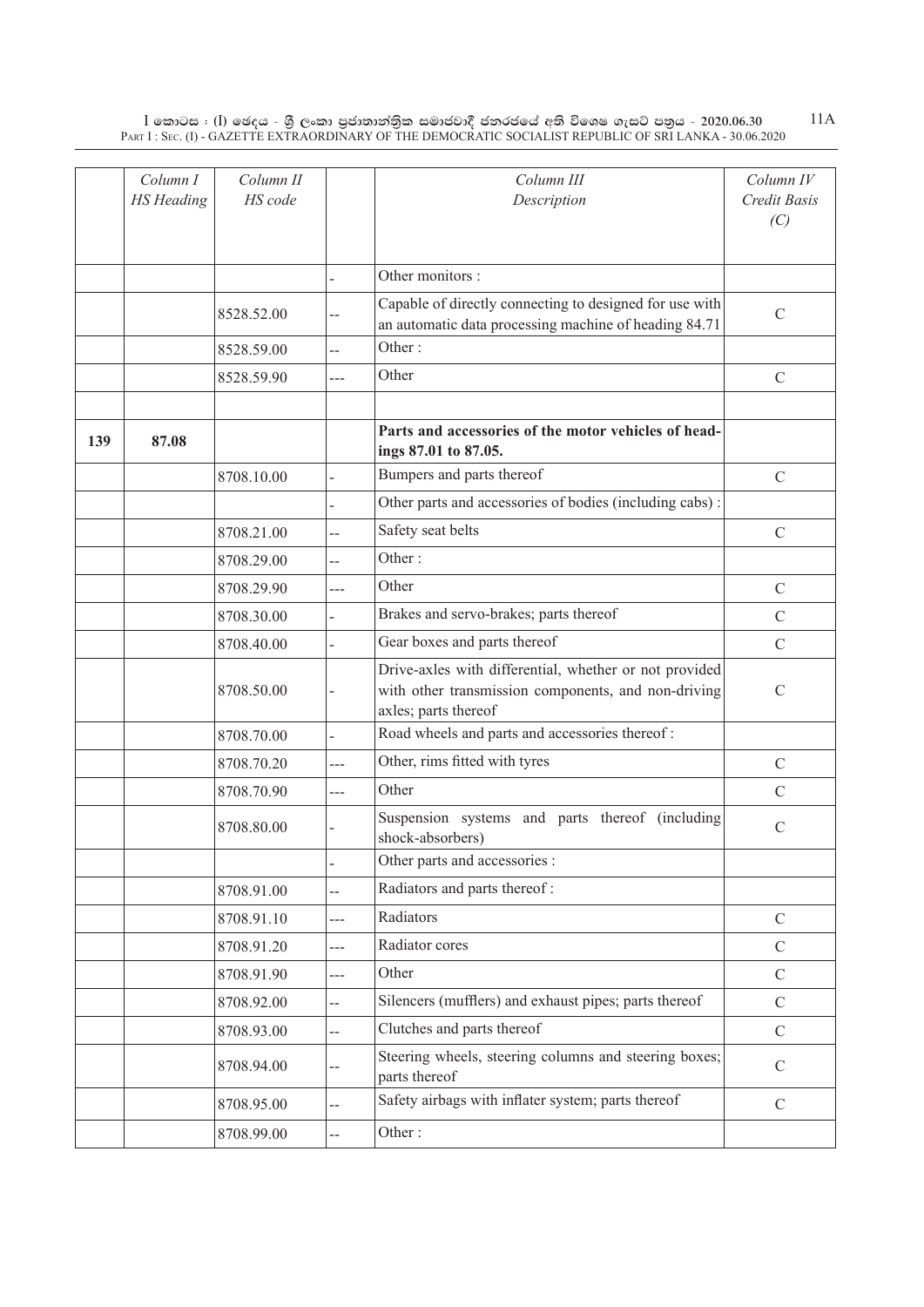|     | Column I<br><b>HS</b> Heading | Column II<br>HS code |      | Column III<br>Description                                                                                                                               | Column IV<br>Credit Basis<br>(C) |
|-----|-------------------------------|----------------------|------|---------------------------------------------------------------------------------------------------------------------------------------------------------|----------------------------------|
|     |                               | 8708.99.10           | ---  | New chassis not fitted with engines, but with or without<br>fittings for motor vehicles of heading 87.02 and 87.04<br>with a g.v.w. of 3,000 kg or more | $\mathcal{C}$                    |
|     |                               | 8708.99.20           | ---  | Other new chassis not fitted with engines, but with or<br>without fittings                                                                              | $\mathcal{C}$                    |
|     |                               | 8708.99.90           | ---  | Other                                                                                                                                                   | $\mathbf C$                      |
| 140 | 87.14                         |                      |      | Parts and accessories of vehicles of headings 87.11<br>to 87.13.                                                                                        |                                  |
|     |                               | 8714.10.00           |      | Of motorcycles (including mopeds):                                                                                                                      |                                  |
|     |                               | 8714.10.90           | --   | Other                                                                                                                                                   | $\mathcal{C}$                    |
|     |                               | 8714.20.00           |      | Of carriages for disabled persons                                                                                                                       | $\mathcal{C}$                    |
|     |                               |                      |      | Other:                                                                                                                                                  |                                  |
|     |                               | 8714.91.00           | --   | Frames and forks, and parts thereof:                                                                                                                    |                                  |
|     |                               | 8714.91.10           | ---  | <b>Bicycle</b> frames                                                                                                                                   | $\mathbf C$                      |
|     |                               | 8714.91.20           | ---  | Front forks                                                                                                                                             | $\mathcal{C}$                    |
|     |                               | 8714.91.90           | ---  | Other                                                                                                                                                   | $\mathcal{C}$                    |
|     |                               | 8714.92.00           | --   | Wheel rims and spokes :                                                                                                                                 |                                  |
|     |                               | 8714.92.10           | ---  | Wheel rims                                                                                                                                              | $\mathbf C$                      |
|     |                               | 8714.92.90           | ---  | Other                                                                                                                                                   | $\mathcal{C}$                    |
|     |                               | 8714.93.00           | --   | Hubs, other than coaster braking hubs and hub brakes,<br>and free-wheel sprocket-wheels                                                                 | $\mathbf C$                      |
|     |                               | 8714.94.00           | --   | Brakes, including coaster braking hubs and hub brakes,<br>and parts thereof                                                                             | $\mathcal{C}$                    |
|     |                               | 8714.95.00           | --   | Saddles                                                                                                                                                 | $\mathcal{C}$                    |
|     |                               | 8714.96.00           | --   | Pedals and crank-gear, and parts thereof                                                                                                                | $\mathcal{C}$                    |
|     |                               | 8714.99.00           | --   | Other:                                                                                                                                                  |                                  |
|     |                               | 8714.99.10           | ---  | Mudguards                                                                                                                                               | $\mathcal{C}$                    |
|     |                               | 8714.99.20           | ---  | Chain stays                                                                                                                                             | $\mathcal{C}$                    |
|     |                               | 8714.99.30           | ---  | Seat stays                                                                                                                                              | $\mathcal{C}$                    |
|     |                               |                      | ---  | Other:                                                                                                                                                  |                                  |
|     |                               | 8714.99.91           | ---- | Bicycle rims fitted with new tyres                                                                                                                      | $\mathbf C$                      |
|     |                               | 8714.99.92           | ---- | Bicycle rims fitted with tyres showing signs of wear                                                                                                    | $\mathcal{C}$                    |
|     |                               | 8714.99.99           | ---- | Other                                                                                                                                                   | $\mathcal{C}$                    |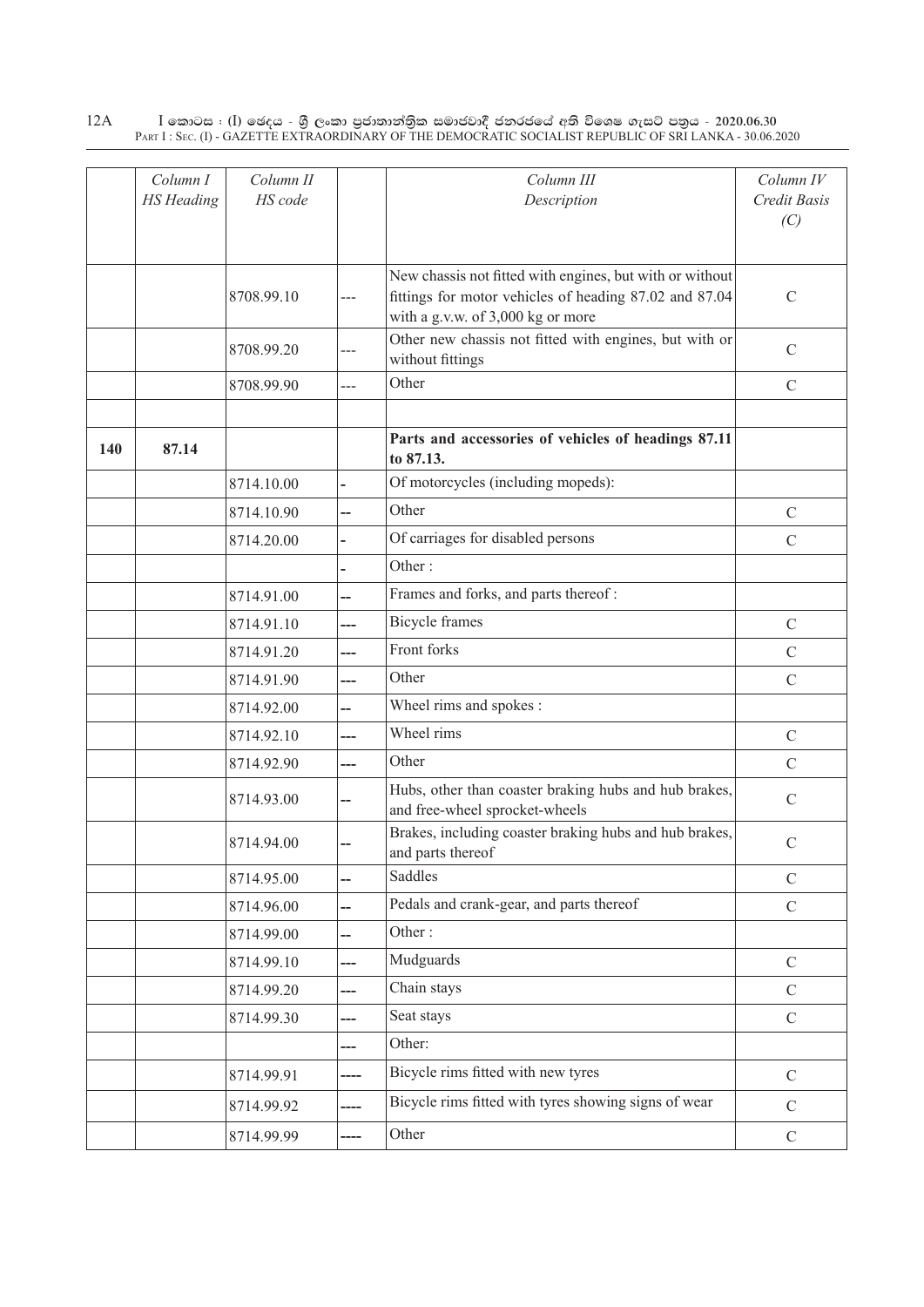|     | Column I          | Column II  |      | Column III                                                                                      | $Column\ IV$  |
|-----|-------------------|------------|------|-------------------------------------------------------------------------------------------------|---------------|
|     | <b>HS</b> Heading | HS code    |      | Description                                                                                     | Credit Basis  |
|     |                   |            |      |                                                                                                 | (C)           |
|     |                   |            |      |                                                                                                 |               |
|     |                   |            |      |                                                                                                 |               |
|     |                   |            |      | Lamps and lighting fittings including searchlights                                              |               |
|     |                   |            |      | and spotlights and parts thereof, not elsewhere                                                 |               |
| 141 | 94.05             |            |      | specified or included; illuminated signs, illuminat-                                            |               |
|     |                   |            |      | ed name-plates and the like, having a permanently                                               |               |
|     |                   |            |      | fixed light source, and parts thereof not elsewhere                                             |               |
|     |                   |            |      | specified or included.                                                                          |               |
|     |                   |            |      | Chandeliers and other electric ceiling or wall lighting                                         |               |
|     |                   | 9405.10.00 |      | fittings, excluding those of a kind used for lighting pub-<br>lic open spaces or thoroughfares: |               |
|     |                   |            |      |                                                                                                 |               |
|     |                   | 9405.10.20 | ---  | DC solar lamps not exceeding 20v                                                                | $\mathcal{C}$ |
|     |                   | 9405.20.00 |      | Electric table, desk, bedside or floor-standing lamps:                                          |               |
|     |                   | 9405.20.20 | ---  | DC solar lamps not exceeding 20v                                                                | $\mathcal{C}$ |
|     |                   | 9405.40.00 |      | Other electric lamps and lighting fittings :                                                    |               |
|     |                   | 9405.40.40 | $ -$ | DC solar lamps not exceeding 20v                                                                | $\mathcal{C}$ |
|     |                   | 9405.50.00 |      | Non-electrical lamps and lighting fittings :                                                    |               |
|     |                   | 9405.50.20 | ---  | Day lighting devices which capture sunlight, transfer<br>and defuse light interior              | $\mathcal{C}$ |
|     |                   |            |      |                                                                                                 |               |

9. The following items specified under HS Headings and HS Codes appearing in Column I and II and its corresponding entries appearing in Column III and IV shall be inserted to the **Schedule I** of the Special Import License Regulations, published in the *Gazette Extraordinary* No. 2044/40 dated November 09, 2017 as amended by the *Gazette Extraordinary*  No. 2076/4 dated June 18, 2018, *Gazette Extraordinary* No. 2143/36 dated October 03, 2019, *Gazette Extraordinary*  No. 2152/63 dated December 06, 2019 and *Gazette Extraordinary* No. 2176/19 dated May 22, 2019 and the following items mentioned in the *Gazette Extraordinary* No. 2176/19 dated May 22, 2020 and Schedule IV of the Special Import License Regulations published in the *Gazette Extraordinary* No. 2143/36 dated October 03, 2019 are hereby deleted.

|     | Column I<br>НS<br><b>Heading</b> | Column II<br>HS code | Column III<br>Description                                                                                                                                                                 | Column III<br>ICL |
|-----|----------------------------------|----------------------|-------------------------------------------------------------------------------------------------------------------------------------------------------------------------------------------|-------------------|
| 215 | 10.07                            |                      | Grain sorghum                                                                                                                                                                             |                   |
|     |                                  | 1007.90.00           | Other                                                                                                                                                                                     |                   |
|     |                                  |                      |                                                                                                                                                                                           |                   |
| 216 | 25.01                            | 2501.00.00           | Salt (including table salt and denatured salt) and<br>pure sodium chloride, whether or not in aque-<br>ous solution or containing added anti-caking or<br>free-flowing agents; sea water. |                   |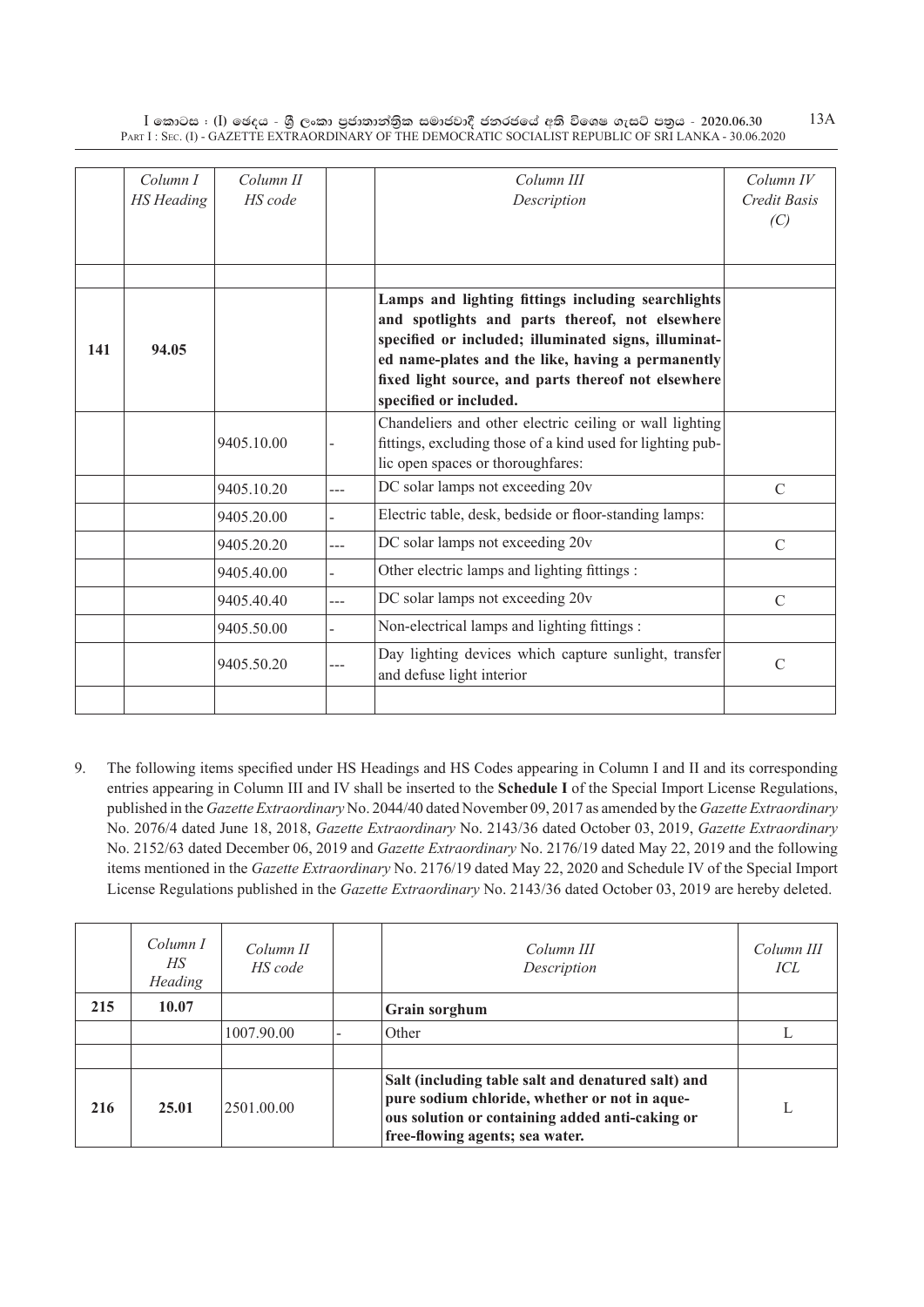|     | Column I<br>HS.<br>Heading | Column II<br>HS code |    | Column III<br>Description                                                                                     | Column III<br>ICL |
|-----|----------------------------|----------------------|----|---------------------------------------------------------------------------------------------------------------|-------------------|
|     |                            |                      |    |                                                                                                               |                   |
| 217 | 63.07                      |                      |    | Other made up articles, including dress patterns.                                                             |                   |
|     |                            | 6307.90.00           |    | Other (Face Mask Only)                                                                                        |                   |
|     |                            |                      |    |                                                                                                               |                   |
| 218 | 84.67                      |                      |    | Tools for working in the hand, pneumatic, hydraulic<br>or with self-contained electric or non-electric motor. |                   |
|     |                            |                      |    | With self-contained electric or non-electric motor:                                                           |                   |
|     |                            | 8467.22.00           | -- | Saws                                                                                                          |                   |
|     |                            |                      |    |                                                                                                               |                   |

10. The following items and import control license fee shall be inserted in to the **Schedule I** of the Special Import and Export Control License Fee, published in the *Gazette Extraordinary* No. 1953/28 dated February 11, 2016 as amended by the *Gazette Extraordinary* No. 2152/63 dated December 06, 2019, *Gazette Extraordinary* No. 2039/4 dated October 02, 2017 and *Gazette Extraordinary* No. 1992/74 dated November 11, 2016.

| Serial No. | <i>Item</i>                                                                                                                                                                          | <b>Import Control License Fee</b>   |
|------------|--------------------------------------------------------------------------------------------------------------------------------------------------------------------------------------|-------------------------------------|
| 55         | Salt (including table salt and denatured salt) and pure sodium<br>chloride, whether or not in aqueous solution or containing added<br>anti-caking or free-flowing agents; sea water. | $\sqrt{0.2\% \text{ of CIF}}$ value |
| 56         | Face mask                                                                                                                                                                            | $(0.2\% \text{ of CIF value})$      |
| 57         | Grain sorghum                                                                                                                                                                        | $10.3\%$ of CIF value               |
| 58         | <b>Saws</b>                                                                                                                                                                          | $0.4\%$ of CIF value                |

11. The importation of following items for which Import Control License is required as per the Import and Export Regulations are suspended from June 30, 2020 until further notice.

|    | Column I<br>HS<br><b>Heading</b> | Column II<br>HS code | Column III<br>Description                                                                                                                                                                                | Column III<br>ICL |
|----|----------------------------------|----------------------|----------------------------------------------------------------------------------------------------------------------------------------------------------------------------------------------------------|-------------------|
| 33 | 84.15                            |                      | Air conditioning machines, comprising a motor-<br>driven fan and elements for changing the temperature<br>and humidity, including those machines in which the<br>humidity cannot be separately regulated |                   |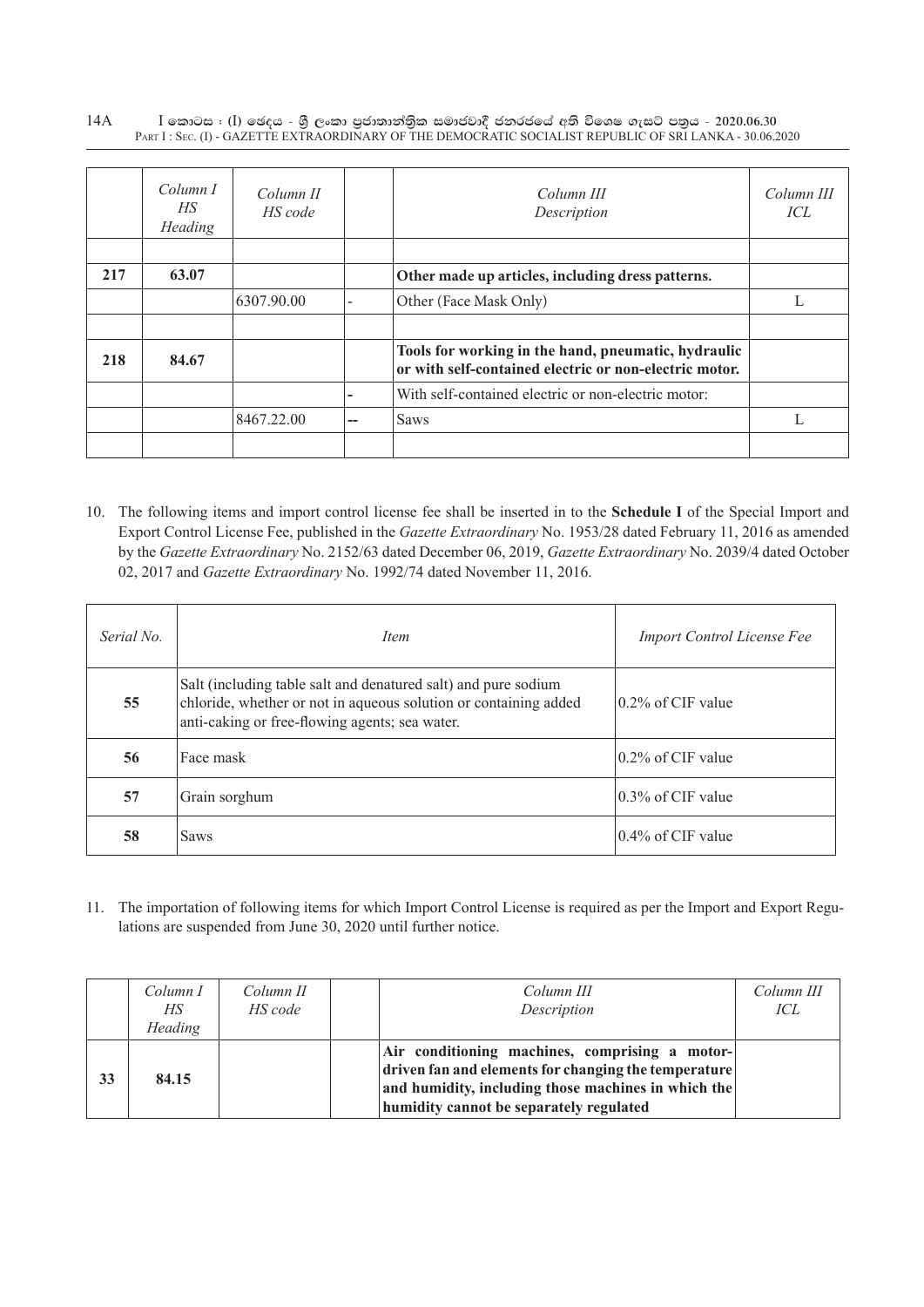|    | Column I<br>$H\!S$<br>Heading | Column II<br>HS code |                | Column III<br>Description                                                                                                                                            | Column III<br>ICL |
|----|-------------------------------|----------------------|----------------|----------------------------------------------------------------------------------------------------------------------------------------------------------------------|-------------------|
|    |                               | 8415.10.00           |                | Of a kind designed to be fixed to a window, wall, ceiling<br>or floor, self-contained or "split system" :                                                            |                   |
|    |                               | 8415.10.10           | $---$          | Used / reconditioned                                                                                                                                                 | $\mathbf{L}$      |
|    |                               | 8415.20.00           |                | Of a kind used for persons, in motor vehicles:                                                                                                                       |                   |
|    |                               | 8415.20.10           | $---$          | Used / reconditioned                                                                                                                                                 | L                 |
|    |                               |                      |                | Other:                                                                                                                                                               |                   |
|    |                               | 8415.81.00           | --             | Incorporating a refrigerating unit and a valve for reversal<br>of the cooling/heat cycle (reversible heat pumps):                                                    |                   |
|    |                               | 8415.81.10           | $---$          | Used / reconditioned                                                                                                                                                 | L                 |
|    |                               | 8415.82.00           | $---$          | Other, incorporating a refrigerating unit:                                                                                                                           |                   |
|    |                               | 8415.82.10           | ---            | Used / reconditioned                                                                                                                                                 | $\mathbf{L}$      |
|    |                               | 8415.83.00           | --             | Not incorporating a refrigerating unit:                                                                                                                              |                   |
|    |                               | 8415.83.10           | $-$            | Used / reconditioned                                                                                                                                                 | $\mathbf{L}$      |
|    |                               | 8415.90.00           |                | Parts:                                                                                                                                                               |                   |
|    |                               | 8415.90.10           | ---            | Outdoor units of split type air conditioning machines:                                                                                                               | L                 |
|    |                               | 8415.90.11           | ----           | Used / reconditioned                                                                                                                                                 | L                 |
|    |                               | 8415.90.19           | ----           | Other                                                                                                                                                                | L                 |
|    |                               | 8415.90.20           | ----           | Indoor units of split type air conditioning machines:                                                                                                                | $\mathbf{L}$      |
|    |                               | 8415.90.29           | ----           | Other                                                                                                                                                                | L                 |
|    |                               |                      |                |                                                                                                                                                                      |                   |
| 34 | 84.18                         |                      |                | Refrigerators, freezers and other refrigerating or<br>freezing equipment, electric or other; heat pumps<br>other than air conditioning machines of heading<br>84.15. |                   |
|    |                               | 8418.10.00           |                | Combined refrigerator-freezers, fitted with separate<br>external doors :                                                                                             |                   |
|    |                               | 8418.10.10           | $\overline{a}$ | Used / reconditioned                                                                                                                                                 | L                 |
|    |                               | 8418.21.00           | $\overline{a}$ | Compression-type :                                                                                                                                                   |                   |
|    |                               | 8418.21.10           | $\overline{a}$ | Used / reconditioned                                                                                                                                                 | $\mathbf L$       |
|    |                               | 8418.29.00           | $\overline{a}$ | Other                                                                                                                                                                |                   |
|    |                               | 8418.29.10           | ---            | Used / reconditioned absorption-type, electrical                                                                                                                     | $\mathbf{L}$      |
|    |                               | 8418.29.30           | $\overline{a}$ | Other used / reconditioned                                                                                                                                           | $\mathbf L$       |
|    |                               | 8418.30.00           |                | Freezers of the chest type, not exceeding 800 l capacity :                                                                                                           |                   |
|    |                               | 8418.30.10           | $\overline{a}$ | Not exceeding 566 l used / reconditioned                                                                                                                             | $\mathbf{L}$      |
|    |                               | 8418.30.30           | ---            | Other, used / reconditioned                                                                                                                                          | L                 |

15A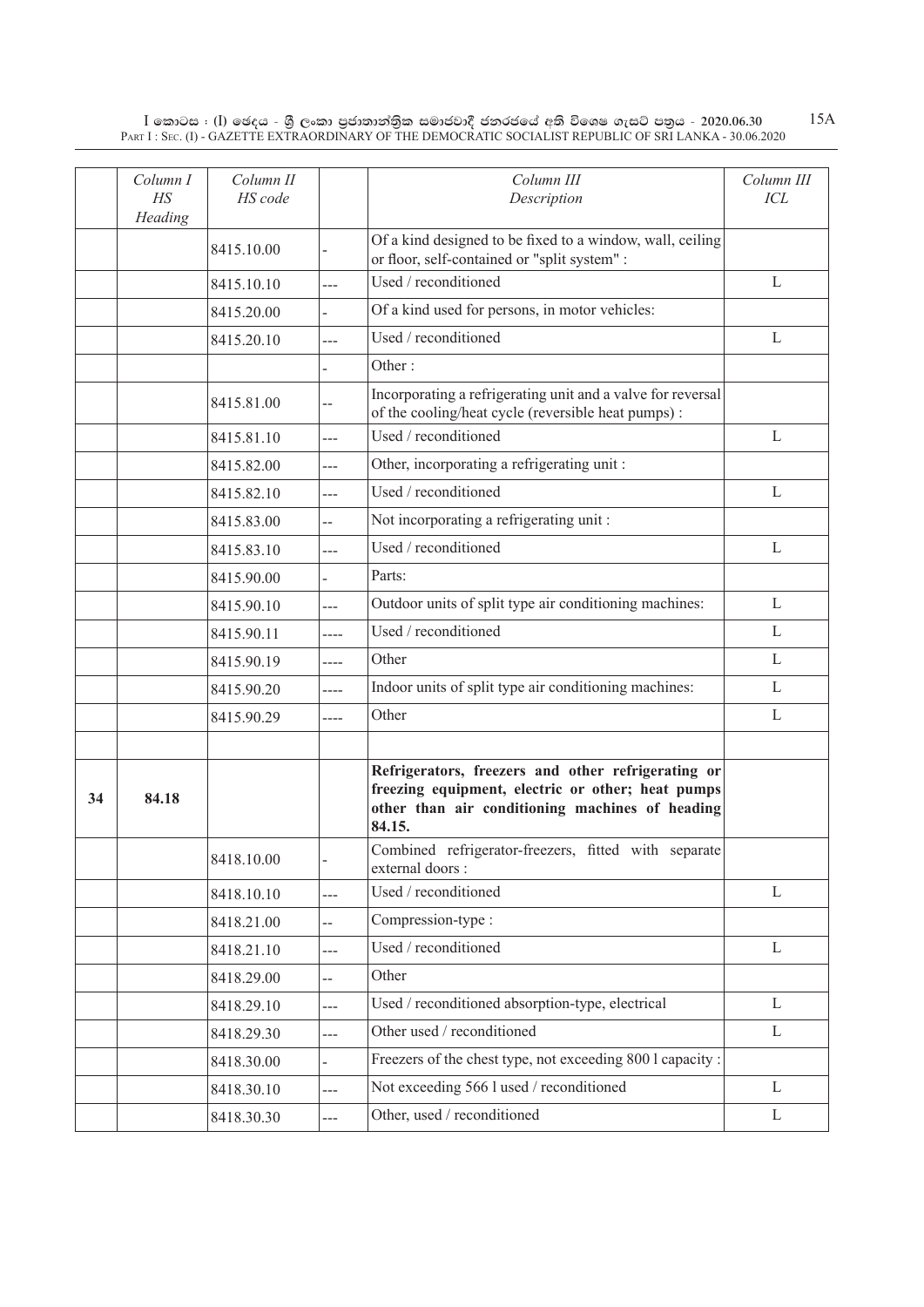|    | Column I<br>$H\!S$<br>Heading | Column II<br>HS code |                | Column III<br>Description                                                                                                                                          | Column III<br>ICL |
|----|-------------------------------|----------------------|----------------|--------------------------------------------------------------------------------------------------------------------------------------------------------------------|-------------------|
|    |                               | 8418.40.00           |                | Freezers of the upright type, not exceeding 900 l capacity                                                                                                         |                   |
|    |                               | 8418.40.10           | $\overline{a}$ | Not exceeding 566 l used / reconditioned                                                                                                                           | L                 |
|    |                               | 8418.40.30           | ---            | Other, used / reconditioned                                                                                                                                        | L                 |
|    |                               | 8418.50.00           |                | Other furniture (chests, cabinets, display counters,<br>show-cases and the like) for storage and display, incor-<br>porating refrigerating or freezing equipment : |                   |
|    |                               | 8418.50.10           | $\overline{a}$ | Used / reconditioned                                                                                                                                               | L                 |
|    |                               |                      |                | Other refrigerating or freezing equipment; heat pumps :                                                                                                            |                   |
|    |                               | 8418.61.00           | --             | Heat pumps other than air conditioning machines of<br>heading 84.15                                                                                                | $\mathbf{L}$      |
|    |                               | 8418.69.00           | --             | Other:                                                                                                                                                             |                   |
|    |                               | 8418.69.10           | ---            | Cabinet and chest type refrigerators exceeding 566 l and<br>below 850 l used/reconditioned                                                                         | L                 |
|    |                               | 8418.69.30           | ---            | Blast-freezers for preserving poultry meat used/recon-<br>ditioned                                                                                                 | $\mathbf{L}$      |
|    |                               | 8418.69.50           | ---            | Milk chilling tanks used/reconditioned                                                                                                                             | $\mathbf{L}$      |
|    |                               | 8418.69.70           | $-$            | Other, used/re-conditioned                                                                                                                                         | L                 |
|    |                               |                      |                |                                                                                                                                                                    |                   |
| 35 | 84.50                         |                      |                | Household or laundry-type washing machines, in-<br>cluding machines which both wash and dry'                                                                       |                   |
|    |                               | 8450.11.00           | --             | Fully-automatic machines :                                                                                                                                         |                   |
|    |                               | 8450.11.20           | ---            | Used / reconditioned                                                                                                                                               | $\mathbf{L}$      |
|    |                               |                      | ---            | Other, top loading:                                                                                                                                                |                   |
|    |                               | 8450.12.00           | $\overline{a}$ | Other machines, with built-in centrifugal drier:                                                                                                                   |                   |
|    |                               | 8450.12.20           | ---            | Used / reconditioned                                                                                                                                               | $\mathbf{L}$      |
|    |                               | 8450.19.00           | $\overline{a}$ | Other:                                                                                                                                                             |                   |
|    |                               | 8450.19.20           | ---            | Used / reconditioned                                                                                                                                               | L                 |

12. The following items specified under HS Headings and HS Codes appearing in Column I and II and its corresponding entries appearing in Column III and IV published under the regulation 21 of the Gazette Extraordinary No. 2176/19 dated 22 May 2020 shall be deleted.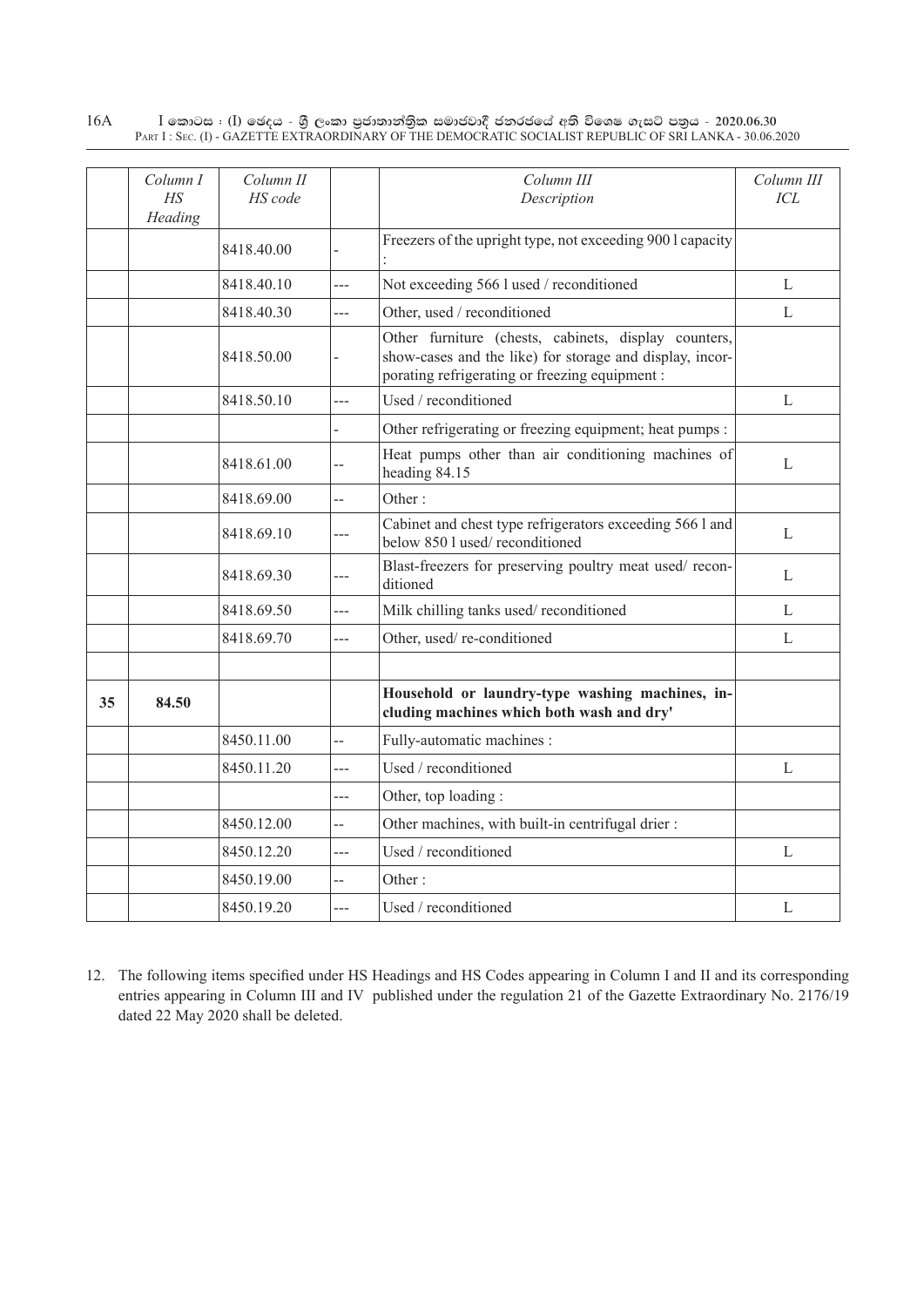|   | Column I<br>НS<br>Heading | Column II<br>HS code |     | Column III<br>Description                                                          | Column III<br>ICL |
|---|---------------------------|----------------------|-----|------------------------------------------------------------------------------------|-------------------|
| 8 | 09.10                     |                      |     | Ginger, saffron, turmeric (curcuma), thyme, bay<br>leaves, curry and other spices. |                   |
|   |                           |                      |     | Ginger:                                                                            |                   |
|   |                           | 0910.11.00           | $-$ | Neither crushed nor ground :                                                       |                   |
|   |                           | 0910.11.10           | --- | Dried                                                                              |                   |

13. The following items, specified under the HS Headings and HS Codes, appearing in Column I and Column II and their corresponding entries appearing in Column III and IV of the Schedule I of the Special Import License Regulations, published in the Gazette Extraordinary No. 2044/40 dated November 09, 2017 as amended by the Gazette Extraordinary No. 2076/4 dated June 18, 2018, Gazette Extraordinary No. 2143/36 dated October 03, 2019, Gazette Extraordinary No. 2152/63 dated December 06, 2019 and Gazette Extraordinary No. 2176/19 dated May 22, 2020 shall hereby deleted.

|    | Column I<br>HS<br>Heading | Column II<br>HS code |      | Column III<br>Description                                                                    | $Column\ IV$<br>ICL |
|----|---------------------------|----------------------|------|----------------------------------------------------------------------------------------------|---------------------|
| 41 | 25.24                     |                      |      | Asbestos.                                                                                    |                     |
|    |                           | 2524.10.00           |      | Crocidolite                                                                                  | $\mathbf{L}$        |
|    |                           | 2524.90.00           |      | Other                                                                                        | $\mathbf{L}$        |
|    |                           |                      |      |                                                                                              |                     |
| 71 | 29.03                     |                      |      | Halogenated derivatives of hydrocarbons.                                                     |                     |
|    |                           |                      | ۰    | Fluorinated, brominated or iodinated derivatives of<br>acyclic hydrocarbons:                 |                     |
|    |                           | 2903.39.00           | $-$  | other                                                                                        | $\mathbf{L}$        |
|    |                           |                      |      | Saturated fluorinated derivatives of acyclic<br>hydrocarbons:                                |                     |
|    |                           | 2903.39.11           | ---- | Trifluoromethane (HFC-23)                                                                    | $\mathbf{L}$        |
|    |                           | 2903.39.13           |      | Fluoromethane (HFC-41), 1,2- Difluoroethane (HFC-<br>152) and 1,1- Difluoroethane (HFC-152a) | L                   |
|    |                           |                      | ---  | Brominated or iodinated derivatives of acyclic<br>hydrocarbons:                              |                     |
|    |                           | 2903.39.31           | ---- | Methyl bromide (bromomethane)                                                                | L                   |
|    |                           |                      |      |                                                                                              |                     |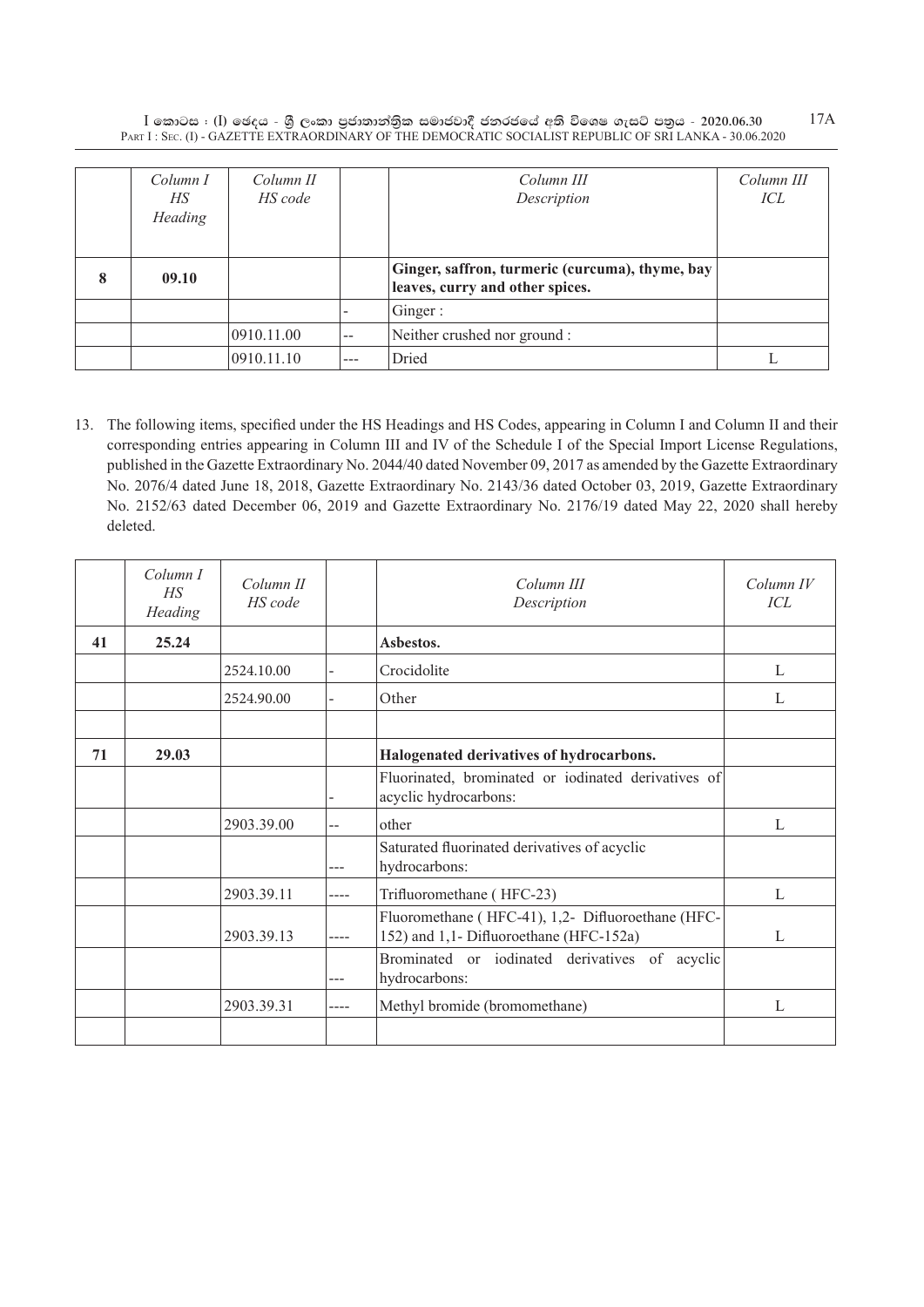|     | Column I<br>H.S<br>Heading | Column II<br>HS code |      | Column III<br>Description                                                                                                                                                                                                                                                                                       | Column IV<br>ICL |
|-----|----------------------------|----------------------|------|-----------------------------------------------------------------------------------------------------------------------------------------------------------------------------------------------------------------------------------------------------------------------------------------------------------------|------------------|
|     | 38.08                      |                      |      | Insecticides, rodenticides, fungicides, herbicides,<br>anti-sprouting products and plant-growth regulators,<br>disinfectants and similar products, put up in forms<br>or packings for retail sale or as preparations or<br>articles (for example, sulphur-treated bands, wicks<br>and candles, and fly-papers). |                  |
|     |                            | 3808.93.00           | $-$  | Herbicides, anti-sprouting products and plant-growth<br>regulators:                                                                                                                                                                                                                                             |                  |
|     |                            | 3808.93.90           | ---  | Glyphosate                                                                                                                                                                                                                                                                                                      | L                |
| 109 | 38.24                      |                      |      | Prepared binders for foundry moulds or cores;<br>chemical products and preparation of the chemical<br>or allied industries (including those consisting<br>of mixtures of natural products), not elsewhere<br>specified or included.                                                                             |                  |
|     |                            | 3824.78.00           | --   | perflurocarbons<br>(PFCs)<br>Containing<br>hydroflurocarbons<br>but<br>$(HECs)$ ,<br><sub>or</sub><br>not<br>chlorofluorocarbons<br>containing<br>(CFCs)<br>or<br>hydrochlorofluorocarbons (HCFCs)                                                                                                              |                  |
|     |                            |                      | ---  | Containing<br>trifluoromethane<br>(HFC-<br>perfluorocarbons<br>23)<br><b>or</b><br>(PFCs)<br>but<br>not<br>chlorofluorocarbons<br>containing<br>(CFCs)<br>or<br>hydrochlorofluorocarbons (HCFCs):                                                                                                               |                  |
|     |                            | 3824.78.11           | ---- | Containing trifluoromethane (HFC-23)                                                                                                                                                                                                                                                                            | L                |
|     |                            |                      |      | Containing other hydrofluorocarbons<br>(HFCs) but<br>not containing chlorofluorocarbons<br>(CFCs)<br><sub>or</sub><br>hydrochlorofluorocarbons (HCFCs):                                                                                                                                                         |                  |
|     |                            | 3824.78.23           | ---- | Other, not included in the subheading above, containing<br>40% or more by mass of pentafluoroethane (HFC-125)                                                                                                                                                                                                   | L                |
|     |                            |                      |      |                                                                                                                                                                                                                                                                                                                 |                  |

14. The following items, specified under the HS Headings and HS Codes, appearing in Column I and Column II and their corresponding entries appearing in Column III and IV of the Schedule I of the Special Import License Regulations, published in the Gazette Extraordinary No. 2044/40 dated November 09, 2017 as amended by the Gazette Extraordinary No. 2076/4 dated June 18, 2018, Gazette Extraordinary No. 2143/36 dated October 03, 2019, Gazette Extraordinary No. 2152/63 dated December 06, 2019 and Gazette Extraordinary No. 2176/19 dated May 22, 2020 shall hereby inserted.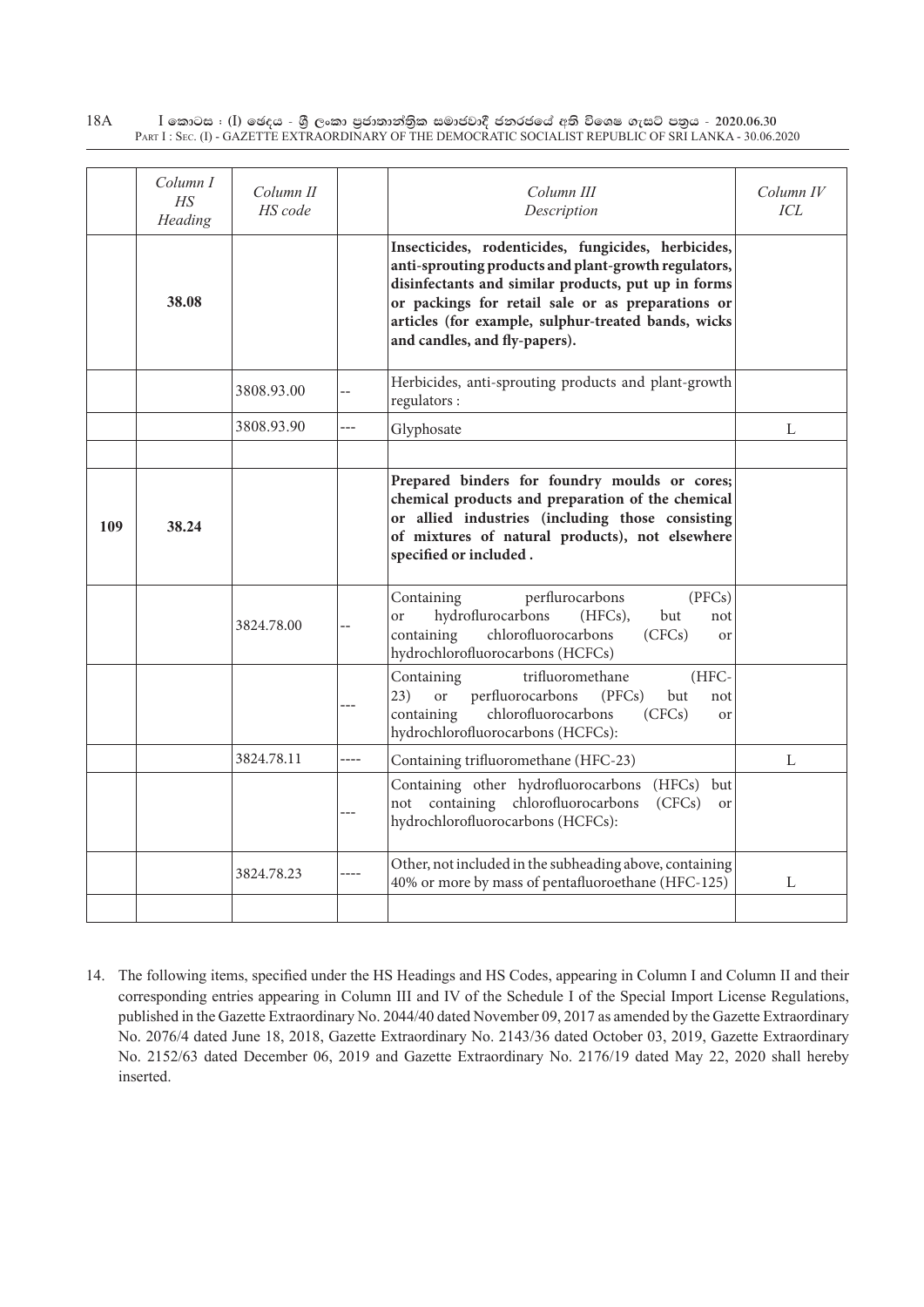|     | Column I<br>H <sub>S</sub><br>Heading | Column II<br>HS code |                | Column III<br>Description                                           | Column IV<br>ICL |
|-----|---------------------------------------|----------------------|----------------|---------------------------------------------------------------------|------------------|
| 219 | 25.24                                 |                      |                | Asbestos.                                                           |                  |
|     |                                       | 2524.90.20           | $- - -$        | Chrysotile                                                          | L                |
|     |                                       | 2524.90.90           | $- - -$        | Other                                                               | L                |
|     |                                       |                      |                |                                                                     |                  |
| 220 | 29.03                                 |                      |                | Halogenated derivatives of hydrocarbons.                            |                  |
|     |                                       | 2903.39.00           | $\overline{a}$ | Other:                                                              |                  |
|     |                                       |                      | $---$          | Saturated Fluorinated derivatives of methane:                       |                  |
|     |                                       | 2903.39.11           | $- - - -$      | Fluoromethane (HFC-41)                                              | L                |
|     |                                       | 2903.39.13           | $- - - -$      | Trifluoromethene (HFC-23)                                           | L                |
|     |                                       |                      | ---            | Saturated fluorinated derivatives of ethane:                        |                  |
|     |                                       | 2903.39.21           | $- - - -$      | Fluoroethane (HFC-161)                                              | $\mathbf{L}$     |
|     |                                       | 2903.39.22           | $- - - -$      | 1,1- Difluoroethane (HFC-152a)                                      | L                |
|     |                                       | 2903.39.23           | $- - - -$      | 1,2- Difluoroethane (HFC-152)                                       | L                |
|     |                                       | 2903.39.24           | $- - - -$      | 1,1,1-Trifluoroethane (HFC-143a)                                    | L                |
|     |                                       | 2903.39.25           | $- - - -$      | 1,1,2- Trifluoroethane (HFC-143)                                    | L                |
|     |                                       | 2903.39.26           | $- - - -$      | 1,1,1,2-Tetrafluoroethane (HFC-134a)                                | $\mathbf{L}$     |
|     |                                       | 2903.39.27           | ----           | 1,1,2,2-Tetrafluoroethane (HFC-134)                                 | L                |
|     |                                       | 2903.39.28           | $- - - -$      | Pentafluoroethane (HFC-125)                                         | L                |
|     |                                       |                      | $- - -$        | Saturated Fluorinated derivatives of propane:                       |                  |
|     |                                       | 2903.39.31           | $- - - -$      | 1,1,1,3,3- Pentafluoropropane (HFC-245fa)                           | L                |
|     |                                       | 2903.39.32           | $- - - -$      | 1,1,2,2,3- Pentafluoropropane (HFC-245ca)                           | L                |
|     |                                       | 2903.39.33           | $- - - -$      | $1,1,1,3,3,3$ - Hexafluoropropane (HFC-236fa)                       | L                |
|     |                                       | 2903.39.34           | $- - - -$      | $1,1,1,2,3,3$ - Hexafluoropropane (HFC-236ea)                       | L                |
|     |                                       | 2903.39.35           | $- - - -$      | $1,1,1,2,2,3$ - Hexafluoropropane (HFC-236cb)                       | L                |
|     |                                       | 2903.39.36           | $- - - -$      | $1,1,1,2,3,3$ - Heptafluoropropane (HFC-227ea)                      | L                |
|     |                                       |                      | ---            | Saturated Fluorinated derivatives of other acyclic<br>hydrocarbons: |                  |
|     |                                       | 2903.39.41           | $- - - -$      | 1,1,1,3,3- Pentafluorobutane (HFC-365mfc)                           | L                |
|     |                                       | 2903.39.42           | ----           | 1,1,1,2,2,3,4,5,5,5-Decafluoropentane (HFC-43-<br>$10$ mee $)$      | L                |
|     |                                       |                      |                |                                                                     |                  |

19A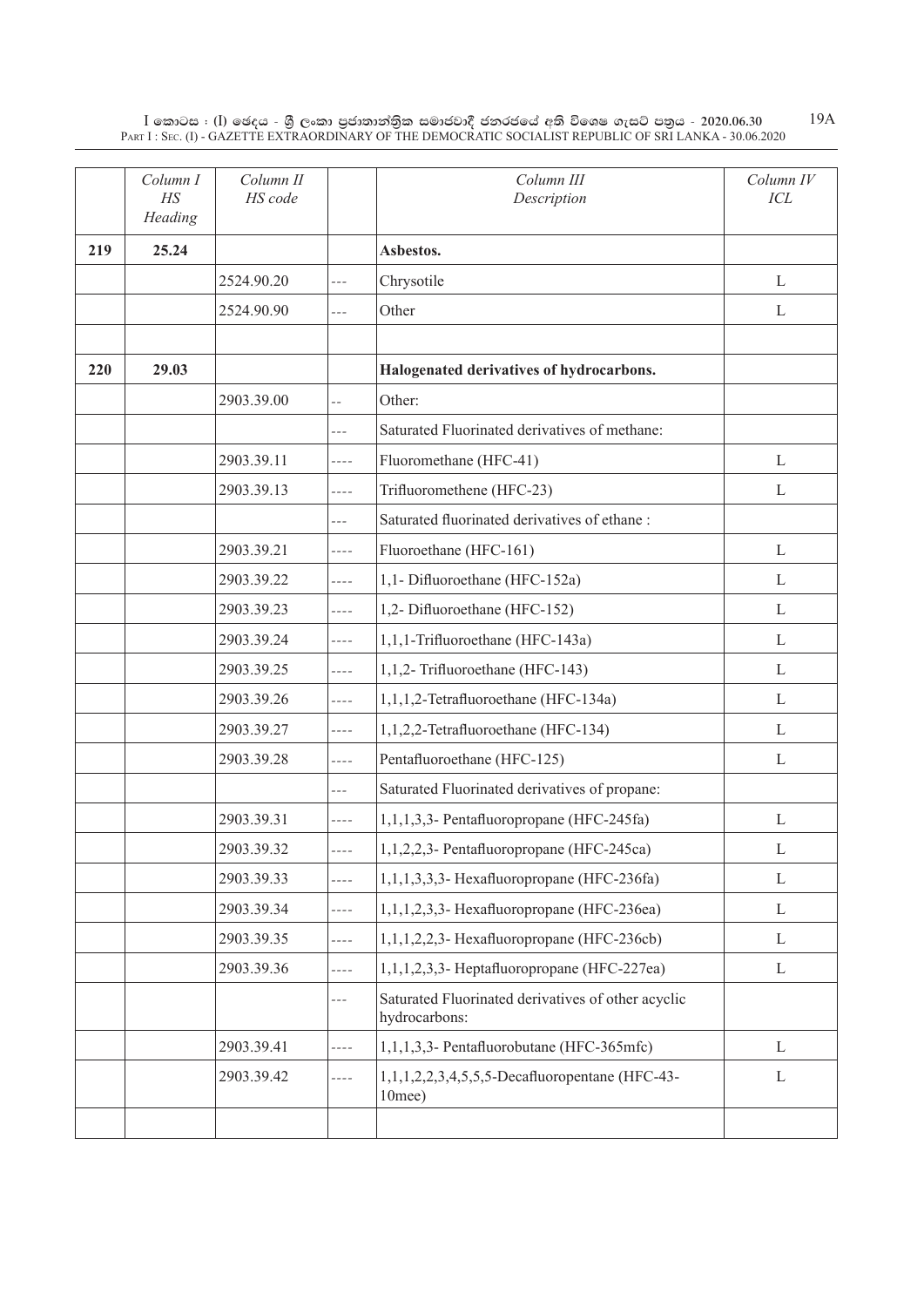|     | Column I<br>HS<br>Heading | Column II<br>HS code |                | Column III<br>Description                                                                                                                                                                                                                                                                                        | Column IV<br>ICL |
|-----|---------------------------|----------------------|----------------|------------------------------------------------------------------------------------------------------------------------------------------------------------------------------------------------------------------------------------------------------------------------------------------------------------------|------------------|
| 221 | 38.08                     |                      |                | Insecticides, rodenticides, fungicides, herbicides,<br>anti-sprouting products and plant-growth<br>regulators, disinfectants and similar products,<br>put up in forms or packings for retail sale or as<br>preparations or articles (for example, sulphur-<br>treated bands, wicks and candles, and fly-papers). |                  |
|     |                           | 3808.93.00           | $-$            | Herbicides, anti-sprouting products and plant-growth<br>regulators :                                                                                                                                                                                                                                             |                  |
|     |                           | 3808.93.20           | ---            | N-(Phosphonomrthyl) Glycine and its salts and<br>derivatives [Glyphosate]                                                                                                                                                                                                                                        | L                |
|     |                           | 3808.93.90           | $\overline{a}$ | Other                                                                                                                                                                                                                                                                                                            | L                |
|     |                           |                      |                |                                                                                                                                                                                                                                                                                                                  |                  |
| 222 | 38.24                     |                      |                | Prepared binders for foundry moulds or cores;<br>chemical products and preparation of the chemical<br>or allied industries (including those consisting<br>of mixtures of natural products), not elsewhere<br>specified or included.                                                                              |                  |
|     |                           | 3824.78.00           | $-$            | Containing perflurocarbons (PFCs) or<br>hydroflurocarbons (HFCs), but not containing<br>chloroflurocarbons (CFCs) or hydrochloroflurocarbons<br>(HCFs)                                                                                                                                                           |                  |
|     |                           |                      | $---$          | Mixtures containing pentafluoroethane (R-<br>125), 1, 1, 1, 2-tetrafluoroethane (R-134a) and<br>1,1,1-Trifluoroethane (R-143a):                                                                                                                                                                                  |                  |
|     |                           | 3824.78.11           | ----           | R-404A (R-125 44%, R-134a 4% and R143a 52%)                                                                                                                                                                                                                                                                      | $\mathbf{L}$     |
|     |                           |                      | $---$          | Mixtures containing difluoromethane (R-<br>32), pentafluoroethane $(R-125)$ and $1,1,2-$<br>tetrafluoroethane (R-134a)                                                                                                                                                                                           |                  |
|     |                           | 3824.78.21           |                | R-407A (R-32 20%, R-125 40% and R-134a 40%)                                                                                                                                                                                                                                                                      | L                |
|     |                           | 3824.78.22           | ----           | R-407B (R-32 10%, R-125 70% and R-134a                                                                                                                                                                                                                                                                           |                  |
|     |                           | 3824.78.23           | ----           | R-407C (R-32 23%, R-125 25% and R-134a 52%)                                                                                                                                                                                                                                                                      | L                |
|     |                           |                      | $---$          | Mixtures containing difluoromethane (R-32) and<br>pentafluoroethane (R-125)                                                                                                                                                                                                                                      |                  |
|     |                           | 3824.78.31           | ----           | R-410A (R-32 50% and R-125 50%)                                                                                                                                                                                                                                                                                  | L                |
|     |                           |                      | ---            | Mixtures containing Pentafluoroethane (R-125)<br>and1,1,1,-Trifluoroethane (R-143a):                                                                                                                                                                                                                             |                  |
|     |                           | 3824.78.41           | ----           | R-507A(R-125 50% and R-143a 50%)                                                                                                                                                                                                                                                                                 | L                |
|     |                           |                      | $---$          | Mixtures containing Trifluoromethane (R-23) and<br>Hexafluoroethane (R-116):                                                                                                                                                                                                                                     |                  |
|     |                           | 3824.78.51           | ----           | R-508A (R-23 39% R-116 61%)                                                                                                                                                                                                                                                                                      | L                |